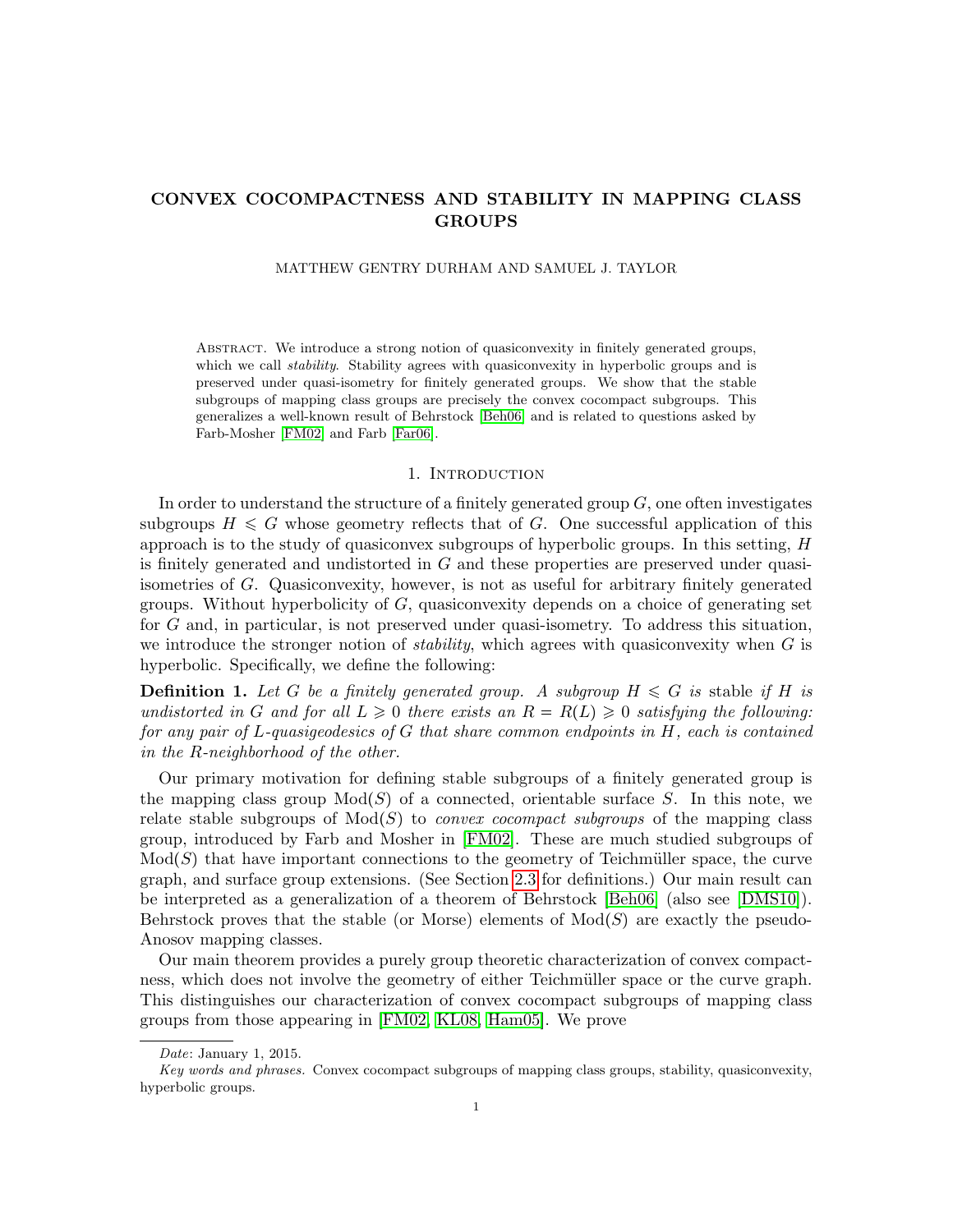<span id="page-1-0"></span>**Theorem 1.1.** The subgroup  $G \leq \text{Mod}(S)$  is stable if and only if it is convex cocompact.

Theorem [1.1](#page-1-0) partially answers questions appearing in [\[FM02\]](#page-14-1) and [\[Far06\]](#page-14-2). In particular, Farb and Mosher ask how their notion of convex cocompactness (which they define as having quasiconvex orbit in Teichmüller space) is related to quasiconvexity in the mapping class group [\[FM02\]](#page-14-1). Also, in [\[Far06\]](#page-14-2)[Problem 3.8], Farb asks what subgroups of mapping class groups are quasiconvex with respect to fixed generating sets. Theorem [1.1](#page-1-0) characterizes the subgroups of the mapping class group that satisfy our strong notion of quasiconvexity and implies that convex cocompact subgroups are quasiconvex in  $Mod(S)$  with respect to any generating set (Proposition [5.6\)](#page-10-0). It is our hope that this notion of stability will also be useful in other finitely generated groups.

**Motivation** There are various constructions of convex cocompact subgroups of  $Mod(S)$ that appear in the literature. (See, for example, [\[FM02\]](#page-14-1), [\[KL08\]](#page-15-0), [\[KLS09\]](#page-15-2), [\[DKL12\]](#page-14-4), [\[MT13\]](#page-15-3), and [\[Min08\]](#page-15-4).) A theme of several such constructions is the following: One begins with a finitely generated group G and a quasi-isometric embedding  $\chi : G \to \text{Mod}(S)$  coming from a geometric source. For example, G can be the fundamental group of a hyperbolic 3-manifold fibering over the circle (as in [\[DKL12\]](#page-14-4)), or a right-angled Artin group (as in [\[MT13\]](#page-15-3)). Given this homomorphism, one then characterizes those subgroups  $H \leq G$  which have convex cocompact image  $\chi(H) \leq \text{Mod}(S)$ . As we show, convex compactness of the image  $\chi(H) \leq \text{Mod}(S)$  imposes strong structural consequence on  $H \leq G$ :

**Proposition 1.2** (See Proposition [3.2](#page-5-0) and Theorem [5.5\)](#page-10-1). Suppose  $\chi : G \to \text{Mod}(S)$  is a quasi-isometric embedding and that  $\chi(H) \leq \text{Mod}(S)$  is convex cocompact for some  $H \leq G$ . Then H is stable in G.

Hence, in the search for examples of convex cocompact subgroups of mapping class groups, we should understand the consequences of stability in other finitely generated groups.

Acknowledgements We thank Daniel Groves, Alan Reid, and Jing Tao for helpful conversations. We are also grateful for the hospitality of both the MSRI during its Hot Topics: Surface subgroups and cube complexes workshop and the MRC program during its geometric groups theory workshop in 2013.

## 2. Background

We keep this section brief and refer the reader to [\[BH09\]](#page-14-5) for background on coarse geometry and [\[FM12\]](#page-14-6) for mapping class group basics. Throughout, we assume that the reader has some familiarity with subsurface projections and hierarchies for the mapping class group, as introduced by Masur and Minsky in [\[MM00a\]](#page-15-5). See [\[Min10,](#page-15-6) [Beh06\]](#page-14-0) for additional references.

2.1. Coarse geometry. Let  $(X, d_X)$  and  $(Y, d_Y)$  be metric spaces. Recall that  $f : X \to Y$ is a K-quasi-isometric embedding if for all  $x_1, x_2 \in X$ ,

$$
\frac{1}{K}d_X(x_1,x_2) - K \leq d_Y(f(x_1),f(x_2)) \leq K d_X(x_1,x_2) + K.
$$

We remark that what we have defined is usually called a  $(K, K)$ -quasi-isometric embedding in the literature, but our definition will reduce the number of constants appearing throughout this note. If  $f : X \to Y$  has the additional property that every point in Y is within K of the image  $f(X)$ , then f is a K-quasi-isometry and X and Y are quasi-isometric.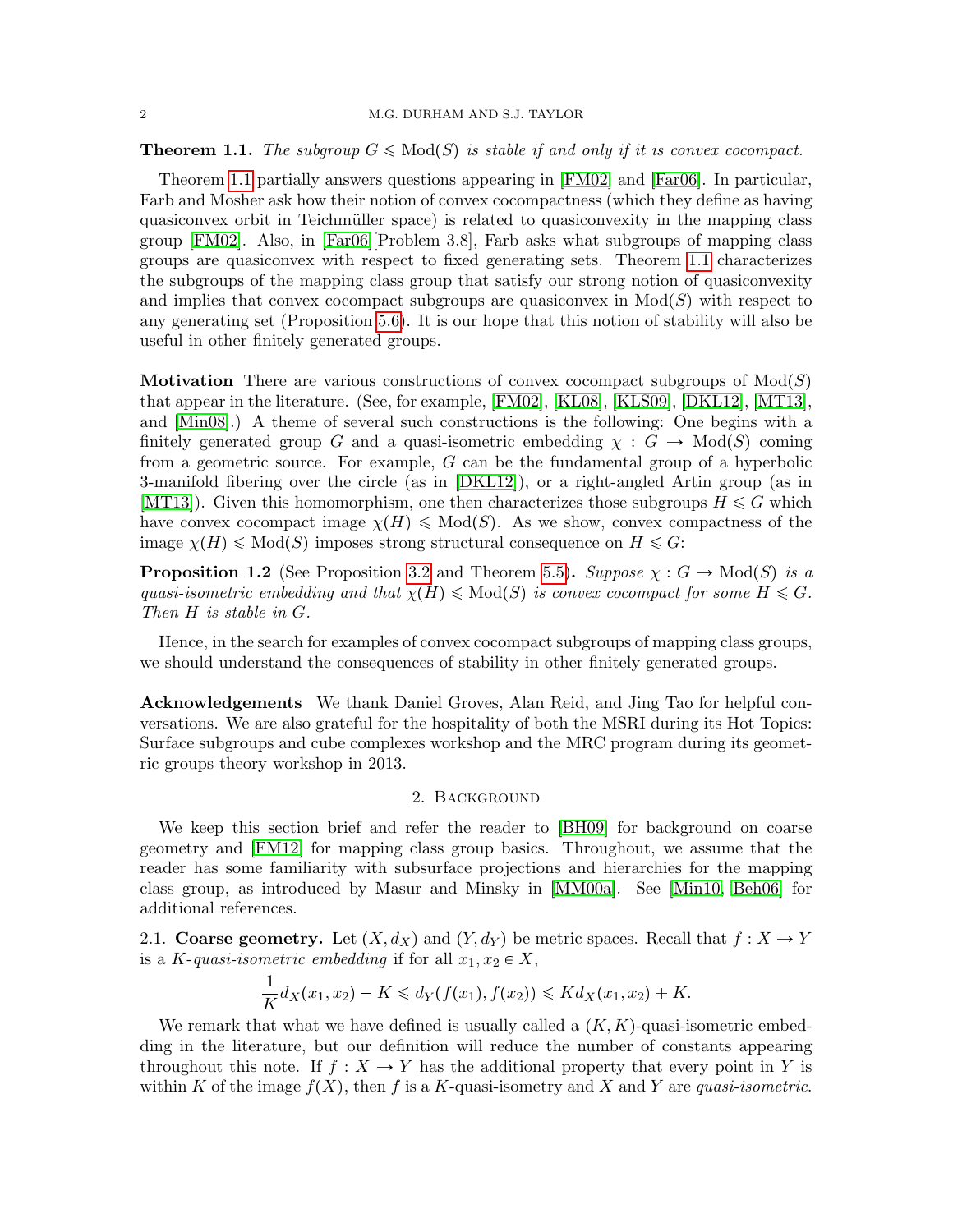If I is a subinterval of either R or Z, then a K-quasi-isometric embedding  $f: I \to X$ is called a  $K$ -quasigeodesic. We will often refer to f as a quasigeodesic and call K the quasigeodesic constant for  $f$ . When  $f$  is an isometric embedding, it is called a *geodesic*. The metric space X is called *geodesic* if for any  $x_1, x_2 \in X$  there is a geodesic  $f : [0, N] \to X$ with  $f(0) = x_1$  and  $f(N) = x_2$ , i.e. there is a geodesic joining  $x_1$  to  $x_2$ . We will sometimes write  $[x_1, x_2]$  to denote an arbitrary geodesic joining  $x_1$  and  $x_2$ . For any path  $\gamma : I \to X$ , we will continue to use the symbol  $\gamma$  to denote the image of  $\gamma$  in X, as what is meant will be clear from context.

Recall that a subset C of a geodesic metric space X is K-quasiconvex if for any  $c_1, c_2 \in C$ and any geodesic  $[c_1, c_2]$  in X,  $[c_1, c_2] \subset N_K(C)$ . Here,  $N_K(C)$  denotes the closed Kneighborhood of C. For any  $\epsilon > 0$ , two subsets A and B of X have Hausdorff distance no greater than  $\epsilon$  if  $A \subset N_{\epsilon}(B)$  and  $B \subset N_{\epsilon}(A)$ . The infimum over all such  $\epsilon$  is the Hausdorff distance between A and B, denoted by  $d_{\text{Haus}(X)}(A, B)$ . Throughout this note, we reserve the notation  $d(A, B)$  to denote the diameter of the union of A and B. In symbols,  $d(A, B) = \text{diam}(A \cup B).$ 

We make one further remark on notation. The expression  $A \prec B$  is defined to mean that there exists a  $K \geq 1$  so that  $A \leq K \cdot B + K$ . In different contexts the constant K will depend on particular parameters but not on the numbers  $A$  and  $B$  directly. We define  $A > B$  similarly and write  $A \leq B$  if both  $A < B$  and  $B < A$ . When using this notation below, we will be clear about the dependence of  $K$ .

<span id="page-2-1"></span>2.2. Hyperbolic geometry. A geodesic metric space X is  $\delta$ -hyperbolic if for any  $x, y, z \in$ X and any geodesic segments  $[x, y], [y, z], [x, z]$  joining them,  $[x, z] \subset N_{\delta}([x, y] \cup [y, z])$ . That is,  $X$  has  $\delta$ -thin triangles. In this note, we will need a few well-known properties about the nearest point retraction from a hyperbolic metric space X to a quasigeodesic  $\gamma$ in X. See [\[BH09\]](#page-14-5) for additional details.

Let  $\gamma : [0, N] \to X$  be a K-quasigeodesic. The nearest point retraction from X to  $\gamma$  is a map  $\mathbf{n} = \mathbf{n}_{\gamma}: X \to \text{im}(\gamma)$  defined as follows: for  $x \in X$ ,  $\mathbf{n}(x)$  is any point in the image of  $\gamma$  such that  $d_X(x, \mathbf{n}(x)) = \min_{i \in [0,N]} d_X(x, \gamma(i))$ . In the case that X is δ-hyperbolic, there is a  $p \geq 0$  depending only on K and  $\delta$  such that if  $\gamma(j)$  is a different point on  $\gamma$  minimizing distance to x, then  $d_X(\mathbf{n}(x), \gamma(j)) \leq p$ . Moreover,  $\mathbf{n}(\gamma(i)) = \gamma(i)$  for any  $i \in [0, N]$  and for any  $x, y \in X$ ,

$$
d_X(\mathbf{n}(x), \mathbf{n}(y)) \leq p \cdot d(x, y) + p.
$$

In Section [5,](#page-7-0) the nearest point retraction will be used to define a projection from the space  $X$  to the domain interval of a quasigeodesic.

<span id="page-2-0"></span>2.3. Curves, markings, and hierarchy paths. In this section, we recall the work of Masur–Minsky on the curve and marking graphs. Fix a orientable surface  $S$  with genus  $g \geq 0$  and  $p \geq 0$  punctures so that  $\omega(S) = 3g - 3 + p \geq 1$ ;  $\omega(S)$  is called the *complexity* of S. The curve graph, denoted  $\mathcal{C}(S)$ , is a locally infinite simplicial graph whose vertices are isotopy classes of essential simple closed curves on S and two (isotopy classes of) curves are joined by an edge if they can be realized disjointly on S. The curve graph is the 1-skeleton of a simplicial complex introduced by Harvey in [\[Har81\]](#page-15-7).

**Remark 2.1.** The above definition is for S with  $\omega(S) \geq 2$ . When  $\omega(S) = 1$ , the definition is modified so that  $C(S)$  is the Farey graph. See [\[MM00a\]](#page-15-5)[Subsection 2.4] for when S is an annulus, i.e.  $\omega(S) = -1$ .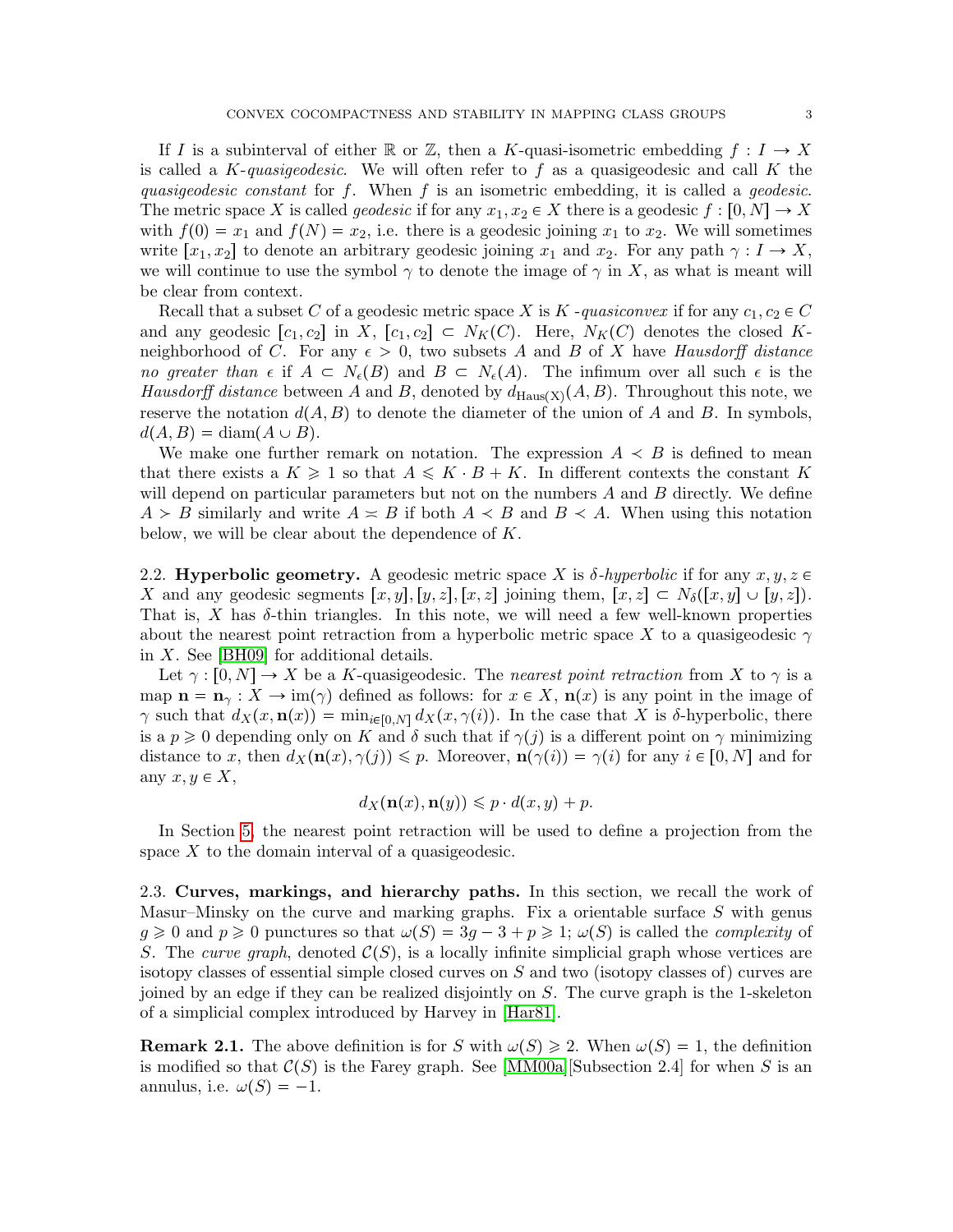Endow  $\mathcal{C}(S)$  with the graph metric. We frequently use the following foundational result of Masur–Minsky [\[MM99\]](#page-15-8):

**Theorem 2.2** (Masur–Minsky [\[MM99\]](#page-15-8)). For any S, there is a  $\delta > 0$  so that  $\mathcal{C}(S)$  is δ-hyperbolic.

A (complete clean) marking,  $\mu$ , on S is a pants decomposition called the base of  $\mu$ , base( $\mu$ ), and, for each  $\alpha \in \text{base}(\mu)$ , a transversal  $t_{\alpha} \in \mathcal{C}(S)$  which intersects  $\alpha$  and no other base curve. The marking graph,  $\mathcal{M}(S)$ , is a simplicial graph whose vertices are markings, with two markings connected by an edge if they differ by a Dehn (half) twist around a base curve  $(\alpha, t_\alpha) \mapsto (\alpha, T_\alpha \cdot t_\alpha)$  called a twist move, or a flip move, which switches a base curve and its transversal,  $(\alpha, t_\alpha) \mapsto (t_\alpha, \alpha)$  (see [\[MM00a\]](#page-15-5)[Subsection 2.5] for more details). Masur and Minsky show:

**Theorem 2.3** (Masur–Minsky [\[MM00a\]](#page-15-5)). Mod(S) is Mod(S)-equivariantly quasi-isometric to  $\mathcal{M}(S)$ .

Often we want to compare two curves or markings on a subsurface. For any curve  $\alpha \in \mathcal{C}(S)$  and nonannular subsurface  $Y \subset S$ , the subsurface projection of  $\alpha$  to Y is the subset  $\pi_Y(\alpha) \subset \mathcal{C}(Y)$  obtained by restricting  $\alpha$  to Y and completing the resulting arcs to curves along  $\partial Y$  in a natural way (see [\[MM00a\]](#page-15-5)[Subsection 2.3] for more details and the definition when Y is an annulus). In the case of a marking  $\mu \in \mathcal{M}(S)$ , one projects only the base, that is  $\pi_Y(\mu) = \pi_Y(\text{base}(\mu))$ . For  $\mu_1, \mu_2 \in \mathcal{M}(S)$ , we write  $d_Y(\mu_1, \mu_2) =$  $diam_{\mathcal{C}(Y)}(\pi_Y(\mu_1) \cup \pi_Y(\mu_2)).$ 

One of the main constructions from [\[MM00a\]](#page-15-5) is the hierarchy machinery, from which we need only a few features of the induced hierarchy paths (see [\[MM00a\]](#page-15-5)[Section 4]). Given two markings  $\mu_1, \mu_2 \in \mathcal{M}(S)$ , a hierarchy J between  $\mu_1$  and  $\mu_2$  is a collections of geodesics in various subsurface curve graphs whose interrelations encode the combinatorial relationship between  $\mu_1$  and  $\mu_2$ .

For any  $A \geq 0$  we call a subsurface  $Y \subseteq S$  (possible  $Y = S$ ) an A-large link for  $\mu_1$  and  $\mu_2$ if  $d_Y(\mu_1, \mu_2) \geq A$ . The following theorem says that the distance between any two markings is coarsely determined by the large links between them:

<span id="page-3-0"></span>**Theorem 2.4** (The distance formula; Theorem 6.12 in [\[MM00a\]](#page-15-5)). There is a constant  $A_0 \geq 0$ , depending only on S, so that for all  $A \geq A_0$  there exists  $K \geq 1$  such that for any pair of markings  $\mu_1, \mu_2 \in \mathcal{M}(S)$ , we have

$$
\frac{1}{K} \cdot d_{\mathcal{M}(S)}(\mu_1, \mu_2) - K \leqslant \sum_{Y \subseteq S} \left[ d_Y(\mu_1, \mu_2) \right]_A \leqslant K \cdot d_{\mathcal{M}(S)}(\mu_1, \mu_2) + K
$$

where  $[X]_A = X$  if  $X \geq A$  and 0 otherwise.

By contrast, we say that two markings  $\mu_1, \mu_2 \in \mathcal{M}(S)$  are E-cobounded if  $d_Y(\mu_1, \mu_2) \leq E$ for every proper subsurface  $Y \subsetneq S$ . More generally, we say that a collection of markings  $\mathcal{B} \subset \mathcal{M}(S)$  is E-cobounded if every pair of markings in  $\mathcal{B}$  is E-cobounded. Coboundedness is a strong condition and paths between cobounded markings have hyperbolic behavior, a central idea in Section [5.](#page-7-0)

Though hierarchies are technical objects with many applications, for this note their utility lies in their ability to be built into hierarchy paths. We collect some properties of hierarchy paths in the following theorem:

<span id="page-3-1"></span>**Theorem 2.5.** There are  $M, M_1, M_2 \ge 0$  depending only on S, such that for any  $\mu_1, \mu_2 \in$  $\mathcal{M}(S)$ , the following hold: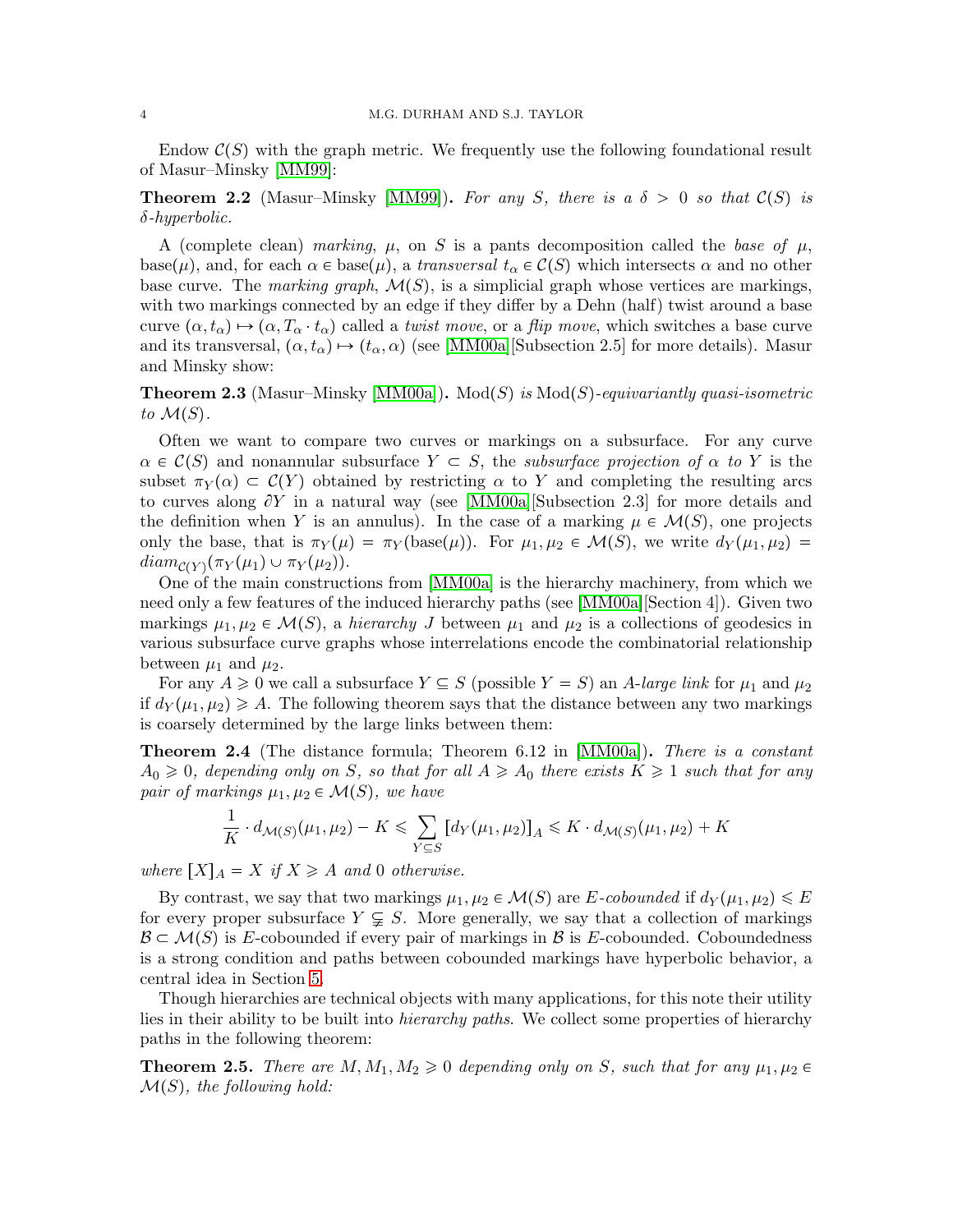- <span id="page-4-0"></span>(1) There is a hierarchy path  $H : [0, N] \to \mathcal{M}(S)$  with  $H(0) = \mu_1$  and  $H(N) = \mu_2$ , and every hierarchy path is an M-quasigeodesic.
- <span id="page-4-1"></span>(2) For each  $Y \subseteq S$ , the projection of the hierarchy path H to  $\mathcal{C}(Y)$  via subsurface projection is an unparameterized quasigeodesic with uniform constants.
- <span id="page-4-2"></span>(3) If  $d_Y(\mu_1, \mu_2) \geq M_1$ , then the set of markings in H whose bases contain  $\partial Y$  is a contiguous subpath denoted  $H_Y$ . Further, if  $\alpha_Y$  and  $\beta_Y$  denote the initial and terminal markings of  $H_Y$ , respectively, then

$$
d_Y(\alpha_Y, \beta_Y) \geq d_Y(\mu_1, \mu_2) - 2M_2.
$$

<span id="page-4-3"></span>(4) For any  $E > 0$  there is an  $E' > 0$  depending only on E and S such that if  $\mu_1, \mu_2$ are E-cobounded, H is a hierarchy path between them, and  $\mu'_1, \mu'_2 \in H$ , then  $\mu'_1$  and  $\mu'_2$  are E'-cobounded.

Remark 2.6. The above theorem essentially follows from the work in [\[MM00a\]](#page-15-5), with [\(1\)](#page-4-0) being [\[MM00a\]](#page-15-5)[Theorem 6.10], [\(2\)](#page-4-1) following from the construction, and [\(3\)](#page-4-2) a consequence of [\[Min10\]](#page-15-6)[Lemma 5.16]. Part [\(4\)](#page-4-3) follows from [\(2\)](#page-4-1) and [\(3\)](#page-4-2). These statements also appear in [\[BMM11\]](#page-14-7).

**Remark 2.7** (Hierarchy paths between cobounded markings). If two markings  $\mu_1, \mu_2$  $\mathcal{M}(S)$  are E-cobounded, then Theorem [2.4](#page-3-0) implies that  $d_{\mathcal{M}(S)}(\mu_1, \mu_2) \approx d_{\mathcal{C}(S)}(\mu_1, \mu_2)$ . It follows then from Theorem [2.5](#page-3-1) [\(2\)](#page-4-1) that the projection to  $\mathcal{C}(S)$  of any hierarchy path between  $\mu_1$  and  $\mu_2$  is a genuine quasigeodesic. See Section [5](#page-7-0) below.

2.4. Convex cocompactness in  $Mod(S)$ . Convex cocompact subgroups of mapping class groups were introduced by Farb and Mosher in [\[FM02\]](#page-14-1). A finitely generated  $G \leq \text{Mod}(S)$ is convex cocompact if for some  $x \in \mathcal{T}(S)$  the orbit  $G \cdot x$  is quasiconvex with respect to the Teichmüller metric on  $\mathcal{T}(S)$ . Farb-Mosher verify that convex cocompactness is independent of the chosen  $x \in \mathcal{T}(S)$  and relate convex cocompact subgroups of mapping class groups to hyperbolic extensions of surfaces groups. See [\[FM02,](#page-14-1) [Ham05\]](#page-15-1) for details.

Kent-Leininger [\[KL08\]](#page-15-0) and, independently, Hamenstädt [\[Ham05\]](#page-15-1) gave a characterization of convex cocompactness in terms of the curve graph  $\mathcal{C}(S)$ :

<span id="page-4-4"></span>**Theorem 2.8** (Kent-Leininger, Hamenstädt). Let  $G \leq \text{Mod}(S)$  be finitely generated. Then G is convex cocompact if and only if some (any) orbit map  $G \to \mathcal{C}(S)$  is a quasi-isometric embedding.

Our main goal in this note is to provide a characterization of convex cocompactness in  $Mod(S)$  that uses only the geometry of  $Mod(S)$  itself, and neither Teichmüller space nor the curve graph. This geometric characterization leads us to define the notion of *stability*, which is defined for arbitrary finitely generated groups.

**Remark 2.9** (The orbit map  $Mod(S) \rightarrow \mathcal{T}(S)$  is exponentially distorted). As discussed in the final remark on page 119 of Farb–Mosher [\[FM02\]](#page-14-1), because the orbit map from the mapping class group to Teichmüller space is exponentially distorted, quasiconvexity of the orbit  $G \text{·} x \subset \mathcal{T}(S)$  does not immediately imply any quasiconvexity properties of the subgroup  $G \leq \text{Mod}(S)$ . In particular, Farb and Mosher remark that it may be the case that a particular cyclic subgroup (constructed by Masur–Minsky in [\[MM00b\]](#page-15-9)) may be quasiconvex in  $Mod(S)$ , even though Masur–Minsky showed that it does not have quasiconvex orbit in  $\mathcal{T}(S)$ .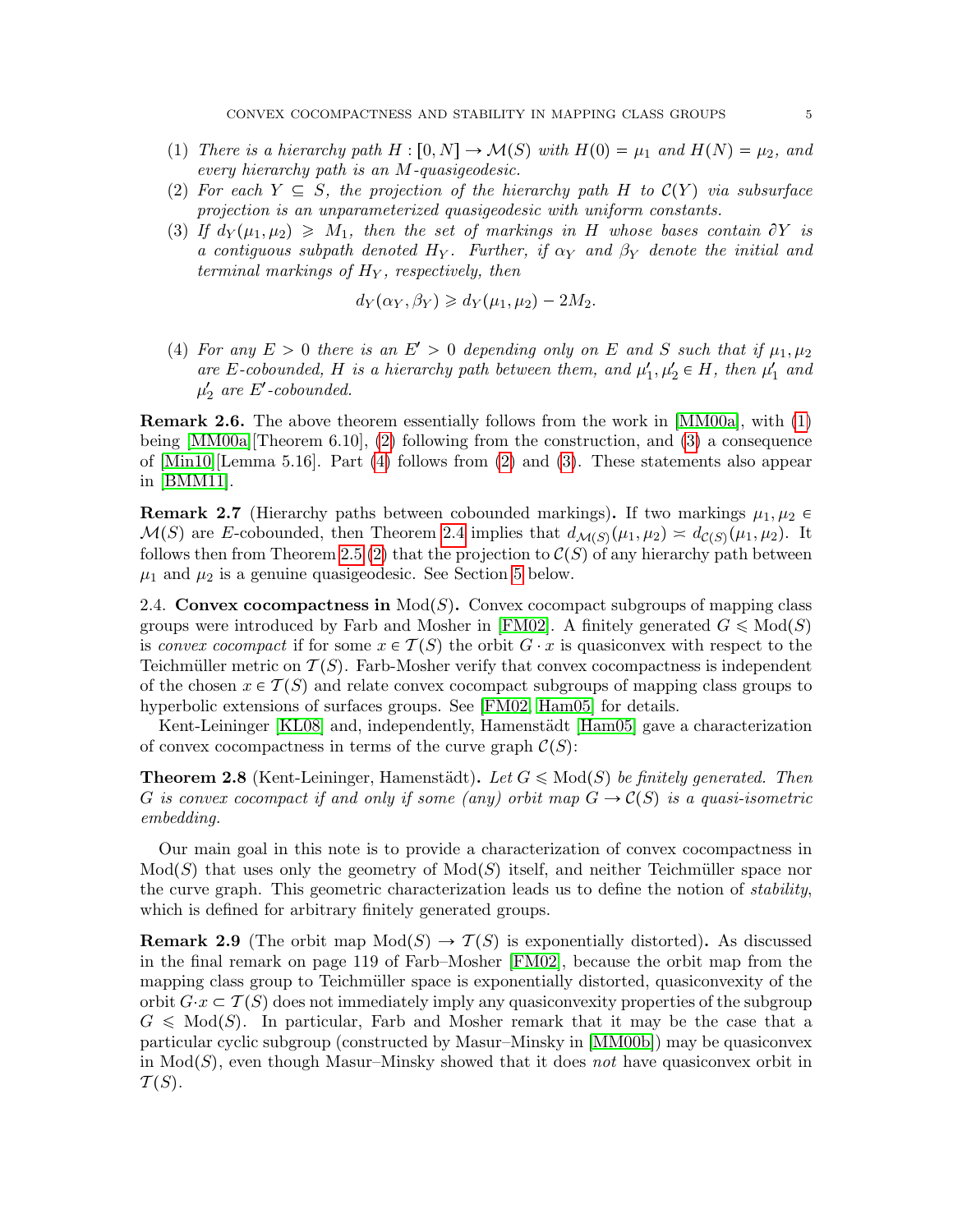#### 6 M.G. DURHAM AND S.J. TAYLOR

## 3. Stability

In this section, we define stability and provide some basic properties. Informally, a quasiisometrically embedded subspace is stable if all quasigeodesics beginning and ending in the space are forced to fellow travel. This strong notion of convexity forces hyperbolic-like behavior around the subspace.

<span id="page-5-1"></span>**Definition 2.** Let  $f : Y \to X$  be a quasi-isometric embedding between geodesic metric spaces. We say Y is stable in X if for any  $L \geq 0$  there is a  $R = R(L) \geq 0$  so that if  $\gamma : [a, b] \to X$  and  $\gamma' : [a', b'] \to X$  are L-quasigeodesics with  $\gamma(a) = \gamma'(a') \in f(Y)$  and  $\gamma(b) = \gamma'(b') \in f(Y)$ , then

$$
d_{\text{Haus}}(\gamma, \gamma') \le R.
$$

Note that when we say Y is stable in X we mean that Y is stable in X with respect to a particular quasi-isometric embedding  $f : Y \to X$ . Such a quasi-isometric embedding will always be clear from context, e.g., an undistorted subgroup  $H$  of a finitely generated group G.

<span id="page-5-2"></span>**Remark 3.1.** Suppose that  $f: Y \to X$  is a K-quasi-isometric embedding for some  $K \geq 1$ and that Y is stable in X. Let  $\gamma$  be an L-quasigeodesic that begins and ends on the image of Y. If  $\sigma$  is a geodesic in Y whose end points map under f to the end points of  $\gamma$ , then  $f(\sigma)$  is a K-quasigeodesic and stability implies  $d_{\text{Haus}}(\gamma, \sigma) \leq R'$ , where  $R' = R(\max\{K, L\})$ . Thus  $\gamma$  remains within an R'-neighborhood of  $f(Y)$ . In particular,  $f(Y)$  is quasiconvex in X.

It is well-known that when X is  $\delta$ -hyperbolic, the preimage of a quasiconvex subspace through a quasi-isometric embedding is itself quasiconvex. This property, however, fails when the space  $X$  is not hyperbolic. An important property of stability is that it is preserved under quasi-isometric embeddings. This will be especially important when characterizing stable subgroups of mapping class groups.

<span id="page-5-0"></span>**Proposition 3.2.** Suppose that X, Y, Z are geodesic metric spaces and  $X \rightarrow Y \rightarrow Z$  are quasi-isometric embeddings. If  $X$  is stable in  $Z$ , then  $X$  is stable in  $Y$ .

*Proof.* Let  $\gamma_1$  and  $\gamma_2$  be L-quasigeodesics in Y which share endpoints in X. If  $f: Y \to Z$ is a K-quasi-isometric embedding, then  $f(\gamma_1)$ ,  $f(\gamma_2)$  are L'-quasigeodesics in Z that share endpoints in X, where  $L'$  depends only on  $L$  and  $K$ . By stability of  $X$  in  $Z$ , these quasigeodesics remain within an  $R$ -neighborhood of one another, for  $R$  depending on  $L'$ . We conclude that  $\gamma_1$  and  $\gamma_2$  have Hausdorff distance no greater than  $K(R + K)$ . Since these constants depend only on K and L, this completes the proof.  $\Box$ 

**Lemma 3.3.** If Y is stable in X then Y is  $\delta$ -hyperbolic for some  $\delta \geq 0$ .

Proof. This follows from well-known arguments, so we only provide a sketch. See [\[MM99\]](#page-15-8) [Lemma 6.2] for details. Fix a K-quasi-isometric embedding  $f: Y \to X$ . Let  $x, y, z \in Y$ and consider geodesics  $[x, y], [y, z], [x, z]$  in Y joining these points. It suffices to show that [x, y] is contained in the δ-neighborhood of the other two geodesics, for δ depending only on K and the stability constants.

If z' denotes a point on  $[x, y]$  nearest to z in Y, then both  $[z, z'] \cup [z', x]$  and  $[z, z'] \cup [z', y]$ are 3-quasigeodesics, where  $[x, y] = [x, z'] \cup [z', y]$ . The point is that the images of these (quasi-) geodesics under  $f: Y \to X$  are quasigeodesics with uniform constants. Hence, there is an  $R \geq 0$  depending only on these constants so that  $f([z, z'] \cup [z', x]) \subset N_R(f([x, z]))$ and  $f([z, z'] \cup [z', y]) \subset N_R(f([y, z]))$ . Since f is a K-quasi-isometric embedding, this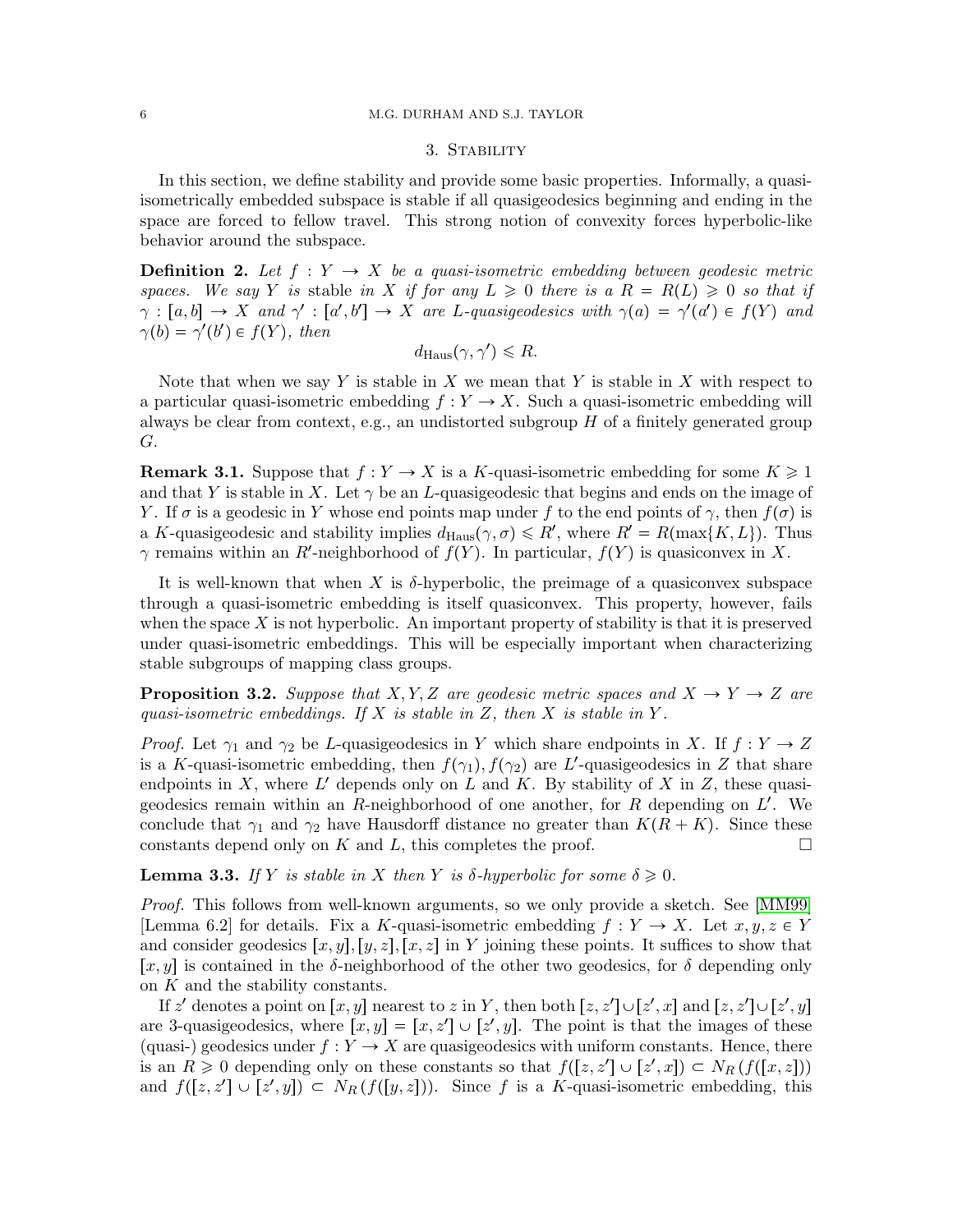implies that every point on  $[x, y]$  is within  $K(R+K)$  of some point on either  $[x, z]$  or  $[y, z]$ . This completes the proof.  $\Box$ 

Although we have defined stability in a general setting, our focus will be the case of a finitely generated group G. Fix a finite generating set S of G and let  $\|\cdot\|_S$  be the associated word metric. Recall that any two generating sets of G give quasi-isometric metrics and that a finitely generated subgroup  $H \leq G$  is called undistorted if the inclusion  $H \to G$  is a quasi-isometric embedding for some (any) word metrics on  $H$  and  $G$ .

**Definition 3.** Let G be a finitely generated group with word metric  $\cdot$   $\mid$   $\cdot$   $S$ . Then  $H \le G$ is stable if H is undistorted in G and  $H \subset (G, |\cdot|_S)$  is stable (as in Definition [2\)](#page-5-1) for any choice of word metric on H.

Note that in the definition of stability for  $H \leq G$ , since H is undistorted in G one can use any word metric on  $H$  when defining stability. The next lemma, whose proof follows directly from Lemma [3.2,](#page-5-0) shows that the stability of  $H \leq G$  is also independent of the word metric on G.

**Lemma 3.4.** Let G be a finitely generated group. If  $H \leq G$  is stable with respect to some word metric  $||s|$  on G, then it is stable with respect to any word metric on G.

**Remark 3.5.** For a finitely generated group  $G$ , the property of stability of a subgroup  $H$ is well studied in the case where H is cyclic. In this case,  $H = \langle h \rangle$ , the generating element h is usually called either *stable* or *Morse*. See [\[DMS10\]](#page-14-3) and the references found there.

#### 4. The Masur–Minsky criteria for stability

To show that convex cocompact subgroups of mapping class groups are stable, we use the criterion for hyperbolicity developed by Masur–Minsky in [\[MM99\]](#page-15-8) which we adapt for our purposes.

We say that a family of paths  $\Gamma$  in X is transitive for a subspace  $Y \subset X$  if any two points in Y can be connected by a path in  $\Gamma$ .

<span id="page-6-0"></span>**Definition 4.** Let X be a metric space with subspace  $Y \subset X$ . Let  $\Gamma$  be a transitive family of paths in X between points in Y with the following property: for each  $\beta: I \to X$  there exists a map  $\pi: X \to I$  and constants a, b,  $c > 0$  such that

- (1) For any  $t \in I$ , diam $\chi(\beta([t, \pi(\beta(t))])) \leqslant c$ .
- (2) If  $d(x_1, x_2) \leq 1$ , then  $\text{diam}(\beta([\pi(x), \pi(y)]) \leq c$ .
- (3) If  $d(x, \beta(\pi(x))) \geq a$  and  $d(x, x') \leq b \cdot d_X(x, \beta(\pi(x)))$ , then

$$
\operatorname{diam}(\beta[\pi(x), \pi(x')]) \leq c.
$$

Then we call  $\Gamma$  a family of uniformly contracting paths for  $Y \subset X$ .

**Remark 4.1.** We do not assume that the projection  $\beta(\pi(x)) \in \text{im}(\beta)$  is a bounded distance from the points on  $\beta$  which are closest to x.

<span id="page-6-1"></span>**Proposition 4.2** ([\[MM99\]](#page-15-8)). Let  $\Gamma$  be a family of uniform contracting paths for  $Y \subset X$ . Then for any  $L \geq 0$  there exists an  $R = R(L) \geq 0$  with the following property: if  $\gamma$  is a L-quasigeodesic that begins and ends on Y, then for any  $\beta \in \Gamma$  with  $\beta$  having the same endpoints of  $\gamma$ , we have  $d_{\text{Haus}}(\gamma, \beta) \leq R$ .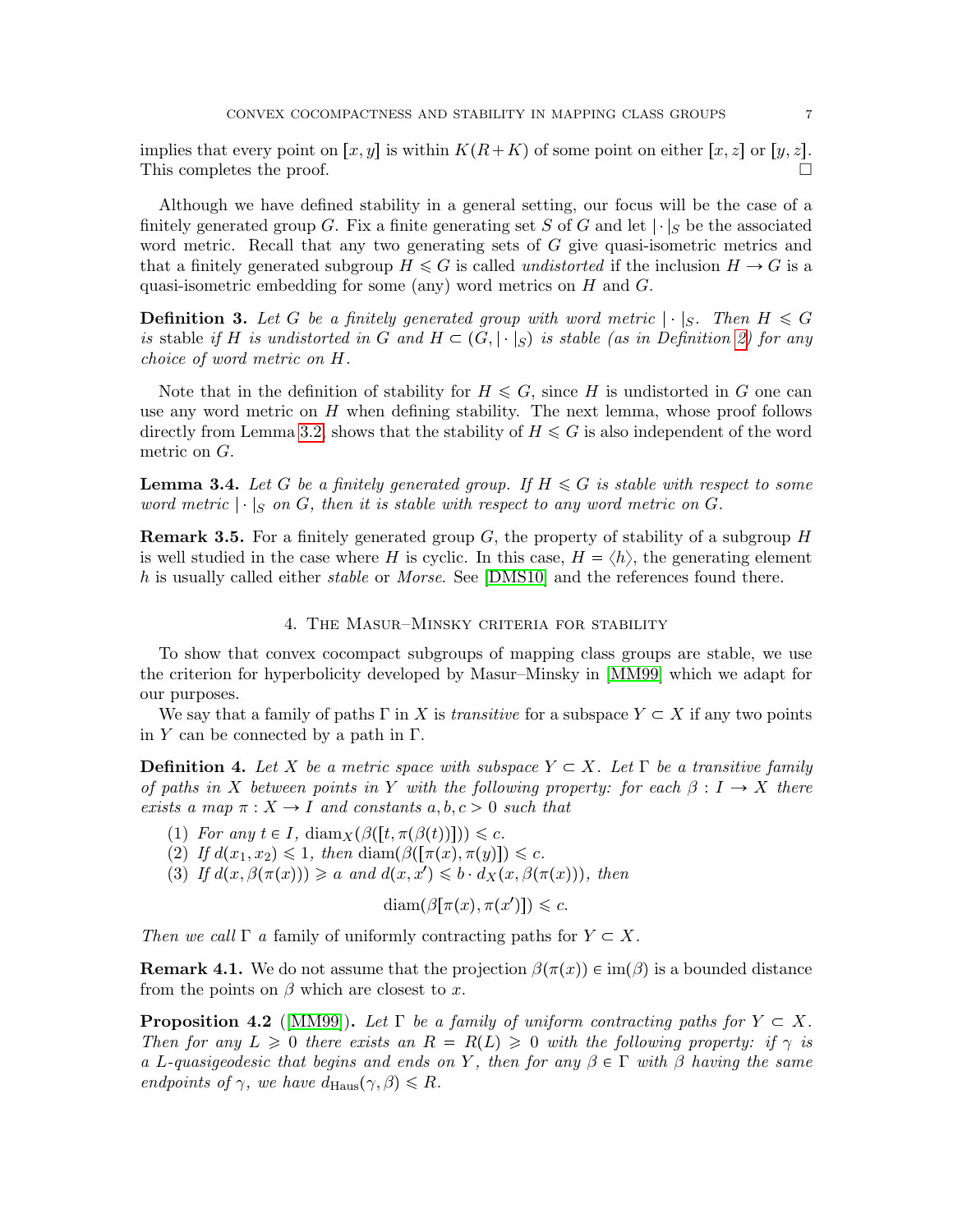*Proof.* This is proven in Lemma 6.1 of [\[MM99\]](#page-15-8), which states that any space X with a family of uniformly contracting paths for  $X$  has stability of quasigeodesics. The proof of Lemma 6.1 shows that any L-quasigeodesic  $\alpha$  whose endpoints agree with a  $\beta \in \Gamma$  is contained in an  $R'$ -neighborhood of  $\beta$ , where  $R'$  depending only on L and the uniform contracting constants  $(a, b, c \text{ from Definition 4}).$  This proves our proposition.

The following consequence is now immediate:

<span id="page-7-2"></span>**Corollary 4.3.** Suppose that  $f: Y \to X$  is a quasi-isometric embedding between geodesic metric spaces and that  $f(Y) \subset X$  has a family of uniform contracting paths. Then Y is stable in X.

#### 5. Convex cocompactness implies stability

<span id="page-7-0"></span>Our starting point is the following characterization of convex cocompact subgroups of the mapping class group, which follows easily from [\[KL08\]](#page-15-0) or by combining results of [\[FM02\]](#page-14-1) and [\[Raf10\]](#page-15-10). We provide a few details using these references.

Recall that a collection of markings  $\mathcal{B} \subset \mathcal{M}(S)$  is called E-cobounded if for any  $\mu, \nu \in \mathcal{B}$ and any proper subsurface  $Y \subsetneq S$ , we have  $d_Y(\mu, \nu) \leq E$ .

<span id="page-7-1"></span>**Lemma 5.1.** Let G be a finitely generated subgroup of  $Mod(S)$ . If G is convex cocompact, then, for any marking  $\mu \in \mathcal{M}(S)$ , there is an  $E \geq 0$  so that the orbit  $G \cdot \mu \subset \mathcal{M}(S)$  is E-cobounded. Conversely, if G is undistorted in  $Mod(S)$  and there is a marking  $\mu \in \mathcal{M}(S)$ and an  $E \geq 0$  so that  $G \cdot \mu$  is E-cobounded, then G is convex cocompact.

Proof. The first statement is contained in the proof of [\[KL08\]](#page-15-0)[Theorem 7.2], where the assumption on G is that the orbit map from G into  $\mathcal{C}(S)$  is a quasi-isometric embedding.

Alternatively, we can see E-coboundedness of the orbit  $G \cdot \mu$  using the fact that orbits of G in  $T(S)$  are quasiconvex. Let  $x \in T(S)$  be such that every curve in  $\mu$  has bounded length in x. If there exists subsurfaces  $Y_i \subsetneq S$  and  $g_i \in G$  with

$$
d_{Y_i}(\mu, g_i \cdot \mu) \to \infty
$$

then the Teichmüller geodesics  $\tau_i$  joining x and  $g_i$  x become  $\epsilon_i$ -thin for  $\epsilon_i \to 0$  [\[Raf10\]](#page-15-10)[Theorem 5.5]. (See also [\[RS09\]](#page-15-11)[Theorem 4.1].) However, the orbit  $G \cdot x$  is in some fixed thick part of  $\mathcal{T}(S)$  and so we must have that points along  $\tau$  get arbitrary far from the orbit  $G \cdot x$ . This contradicts orbit quasiconvexity of G in  $\mathcal{T}(S)$ .

The second statement follows from the Masur–Minsky distance formula (Theorem [2.4\)](#page-3-0). Since  $G$  is undistorted, we may coarsely measure distance in  $G$  by distance in the orbit  $G \cdot \mu \subset \mathcal{M}(S)$ . That is, for any  $g_1, g_2 \in G$ 

$$
(1) d_G(g_1, g_1) \simeq d_{\mathcal{M}(S)}(g_1 \cdot \mu, g_2 \cdot \mu) \simeq d_S(g_1 \cdot \mu, g_2 \cdot \mu) + \sum_{Y \subsetneq S} [d_Y(g_1 \cdot \mu, g_2 \cdot \mu)]_A,
$$

where the symbol  $\geq$  depends only on the surface S and the quasi-isometry constant of the orbit map  $G \to \mathcal{M}(S)$ . Choosing the threshold A in the distance formula (Theorem [2.4\)](#page-3-0) to be larger than  $E$  shows that distance in  $G$  is coarsely distance in its curve graph orbit. Hence, the orbit map  $G \to \mathcal{C}(S)$ , given by  $g \mapsto g \cdot \mu$ , is a quasi-isometric embedding and so G is convex cocompact by Theorem [2.8.](#page-4-4) This completes the proof.  $\Box$ 

For the remainder of this section suppose that  $G \leq \text{Mod}(S)$  is convex cocompact. In order to show that G is stable in  $Mod(S)$ , it suffices to show that  $G \cdot \mu$  is stable in  $\mathcal{M}(S)$ . This follows from the fact that  $Mod(S)$  is quasi-isometric to  $\mathcal{M}(S)$  and G is undistorted in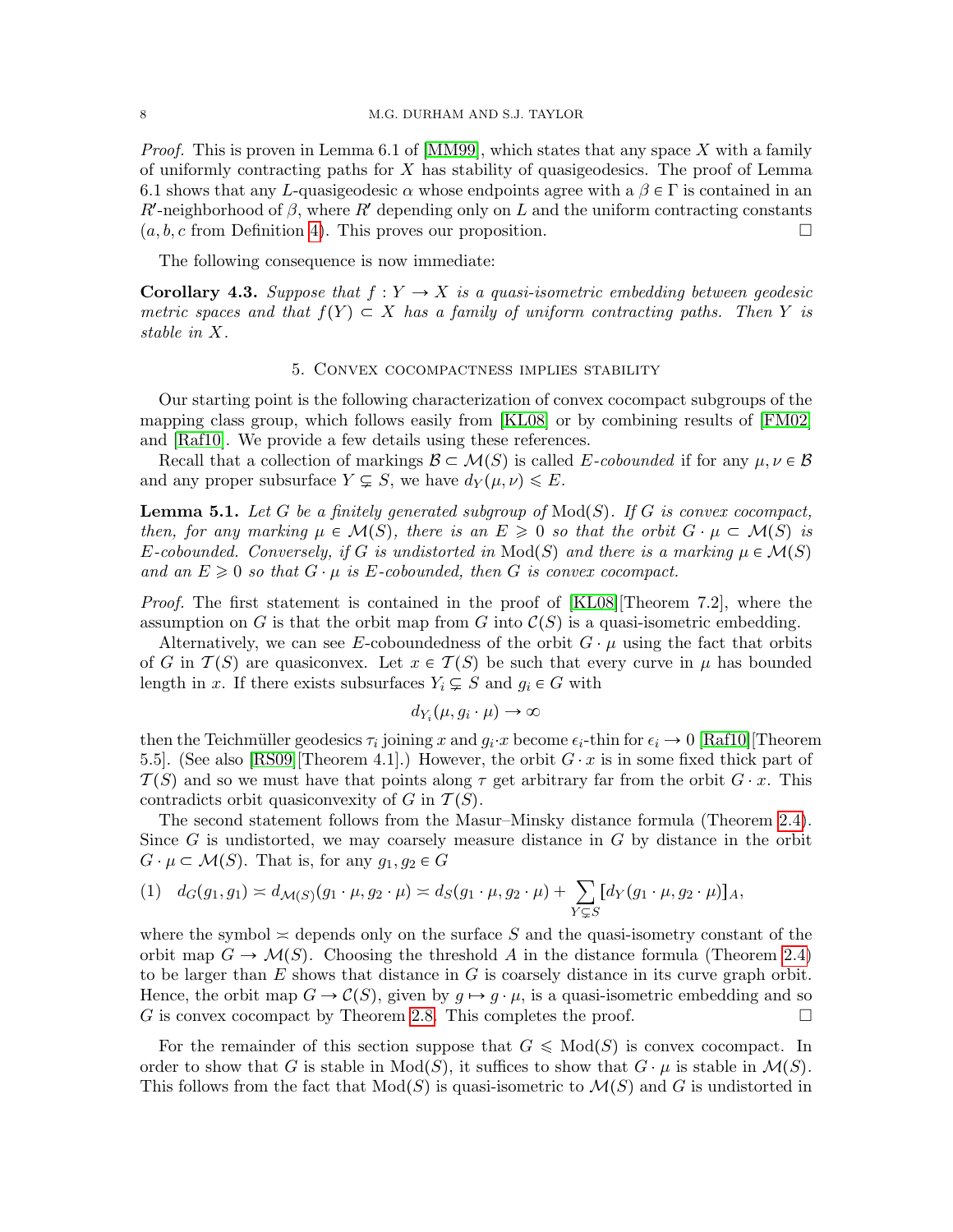Mod(S). By Lemma [5.1,](#page-7-1)  $G \cdot \mu$  is E-cobounded for some  $E \geq 0$ . We proceed by showing that hierarchy paths form a family of uniform contracting paths for  $G \cdot \mu \subset \mathcal{M}(S)$ .

Our use of hierarchy paths is motivated by the Slice Comparison Lemma of Masur-Minsky  $[MM00a][Lemma 6.7],$  $[MM00a][Lemma 6.7],$  Behrstock's work on the asymptotic cone of  $Mod(S)$  [\[Beh06\]](#page-14-0), and Duchin-Rafi's work on divergence in Teichmüller space [\[DR09\]](#page-14-8). The strong contraction property of hierarchy paths between cobounded pants decompositions was also proven in [\[BMM11\]](#page-14-7)][Theorem 4.4] in their work on the Weil-Petersson geometry of  $\mathcal{T}(S)$ . We have included a proof of Proposition [5.4](#page-9-0) here for completeness and as an application of the Masur–Minsky criteria (Theorem [4.2\)](#page-6-1).

Let  $p : \mathcal{M}(S) \to \mathcal{C}(S)$  be the map which associates to a marking  $\mu$  the collection of curves which appear in the base of  $\mu$ , i.e  $a \in p(\mu)$  if and only if  $a \in base(\mu)$ . This map, called the shadow map, is coarsely 4-Lipschitz [Lemma 2.5, [\[MM00a\]](#page-15-5)]. For any markings  $\mu, \nu \in \mathcal{M}(S)$ , let

$$
H = H(\mu, \nu) : [0, N] \to \mathcal{M}(S)
$$

be a hierarchy path with  $H(0) = \mu$  and  $H(N) = \nu$ . Recall that H is a M-quasigeodesic in  $\mathcal{M}(S)$ , where M depends only on the topology of S (Theorem [2.5](#page-3-1) (1)). If  $\mu$  and  $\nu$  are E-cobounded, then all the markings that appear in H are E-cobounded, for some  $E \geq 0$ that depends only E and the surface S (Theorem [2.5](#page-3-1) (4)). By the argument in Lemma [5.1,](#page-7-1)

$$
h = p \circ H : [0, N] \to C(S)
$$

is a quasigeodesic in  $\mathcal{C}(S)$  from  $p(\mu)$  to  $p(\nu)$  whose quasigeodesic constant depends only on E. More precisely, if we choose the cut off A in the distance formula (Theorem [2.4\)](#page-3-0) to be larger than E, then for any  $i, j \in [0, N]$ 

$$
|i - j| \leq M \cdot d_{\mathcal{M}(S)}(H(i), H(j)) + M
$$
  

$$
\leq M K \cdot d_S(h(i), h(j)) + M K^2 + M,
$$

where K depends only on E and S. Hence,  $h = p \circ H$  is a  $K_E$ -quasigeodesic in  $\mathcal{C}(S)$ , where  $K_E = K^2 M$ .

As  $h : [0, N] \to C(S)$  is a  $K_{E}$ -quasigeodesic into the  $\delta$ - hyperbolic space  $C(S)$ , there is a nearest point retraction  $\mathbf{n}_h : \mathcal{C}(S) \to h$  as discussed in Subsection [2.2.](#page-2-1) Define the projection  $proj_h : C(S) \to [0, N]$  to the domain of the path h so that for  $c \in C^0(S)$ ,

$$
h(\operatorname{proj}_h(c)) = \mathbf{n}_h(c).
$$

That is,  $\text{proj}_h(c)$  is a parameter  $i \in [0, N]$  so that the distance from c to the image of h is minimized at  $h(i)$ . By the properties of  $\mathbf{n}_h$  stated in Subsection [2.2,](#page-2-1) it is immediate that there is an L (depending only on  $E$ ) so that this projection is both L-coarsely well-defined and coarsely L-Lipschitz. We emphasize that this uses only the facts that  $\mathcal{C}(S)$  is hyperbolic and  $h: [0, N] \to \mathcal{C}(S)$  is a uniform quasigeodesic. We call L the Lipschitz constants for the projection  $\text{proj}_h : \mathcal{C}(S) \to [0, N].$ 

The projection  $\text{proj}_h : [0, N] \to C(S)$  induces a corresponding map from  $\mathcal{M}(S)$  to  $[0, N]$ . Let

$$
\text{Proj}_H: \mathcal{M}(S) \to [0, N]
$$

be defined as follows: for any  $\alpha \in \mathcal{M}(S)$ , set  $\text{Proj}_H(\alpha) = \text{proj}_h(a)$ , for some choice of curve  $a \in p(\alpha) \subset C(S)$ . Note that for different choices of curves  $a, a' \in p(\alpha)$  we have  $d_S(a, a') \leq 4$ and so  $|proj_h(a) - proj_h(a')| \leq 4L$ , where L is the Lipschitz constant for the projection  $\text{proj}_h : \mathcal{C}(S) \to [0, N].$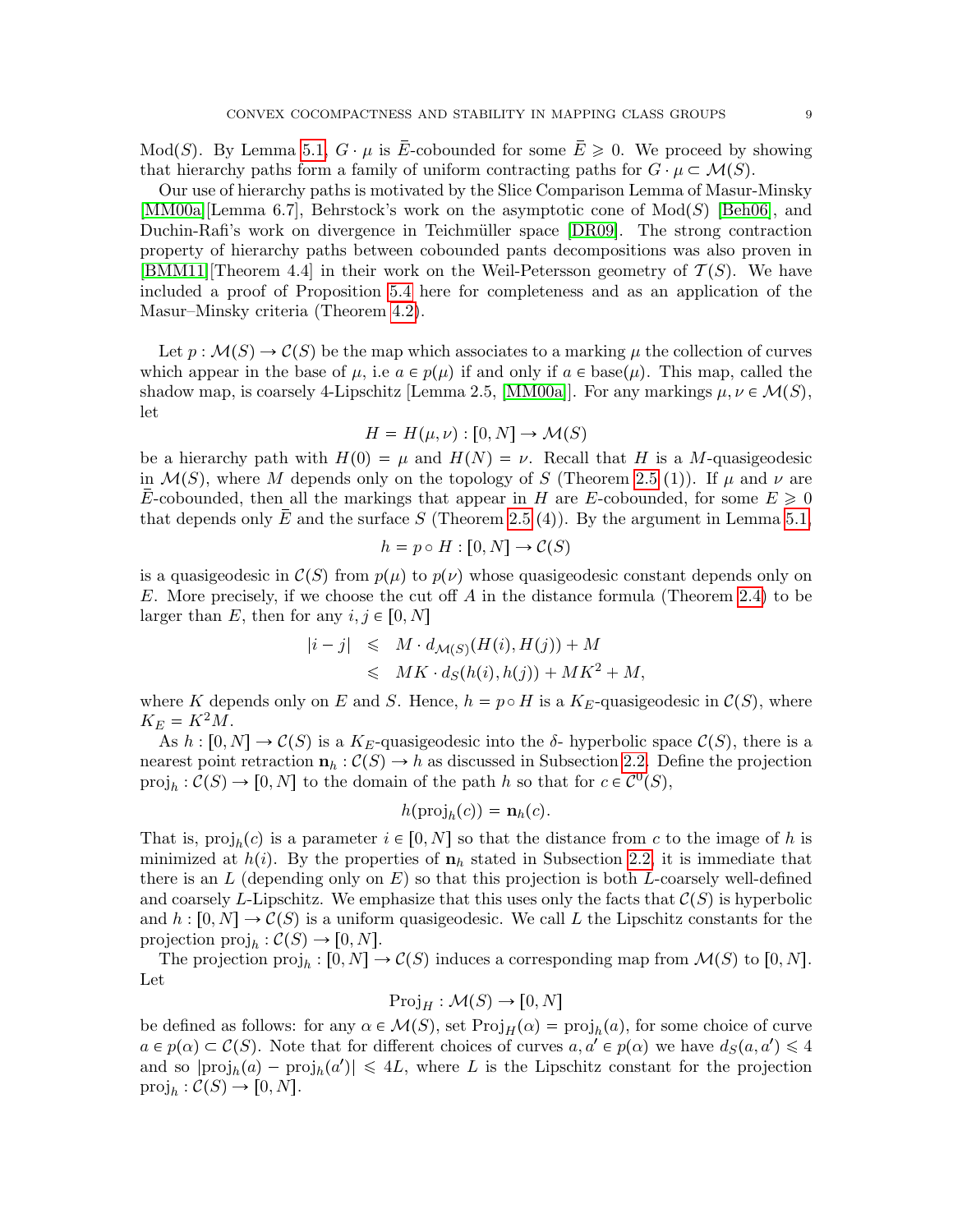**Remark 5.2.** It may seem slightly unnatural to define the projection  $\text{Proj}_H$  to the domain of the path H, rather than to its image in  $\mathcal{M}(S)$ . We have done so for two reasons. First, this allows for a direct application of Theorem [4.2,](#page-6-1) which verifies that quasigeodesics fellow travel in a uniform way. Indeed, projecting to the domain of a path is the approach of Masur–Minsky in [\[MM99\]](#page-15-8). Second, it seems that such a projection of a marking  $\mu$  to a hierarchy path H need not be a uniformly bounded distance from the closest point to  $\mu$  on H. Using Theorem [4.2](#page-6-1) avoids this subtlety.

Our goal for the rest of this section, achieved in Proposition [5.4](#page-9-0) below, is to show that the collection of hierarchy paths between markings in a fixed orbit of a convex cocompact subgroup G is a family of uniform contracting paths for the orbit in  $\mathcal{M}(S)$ . That convex cocompact subgroups are stable, Theorem [5.5](#page-10-1) below, follows quickly from Proposition [5.4](#page-9-0) and Corollary [4.3.](#page-7-2) The proof of the contracting property uses the following theorem, which can be derived from work of Behrstock [\[Beh06\]](#page-14-0)[Theorem 6.5], though the version we use appears in [\[DR09\]](#page-14-8)[Theorem 4.2]. See also [\[BMM11\]](#page-14-7)[Theorem 4.3].

<span id="page-9-1"></span>**Theorem 5.3** (Behrstock [\[Beh06\]](#page-14-0), Duchin–Rafi [\[DR09\]](#page-14-8)). Given E there exist  $B_1$  and  $B_2$ so that if H is a hierarchy path in  $\mathcal{M}(\mathcal{S})$  between E-cobounded markings  $\mu$  and  $\nu$ , then for any  $\alpha \in \mathcal{M}(S)$  with  $d(\alpha, H) \geq B_1$  and  $R = d(\alpha, H)/B_1$ , we have

$$
\text{diam}_{\mathcal{C}(S)}(h(\text{Proj}_H(B_R(\alpha)))) \leq B_2,
$$

where  $B_R$  denote the R-ball in  $\mathcal{M}(S)$ .

<span id="page-9-0"></span>**Proposition 5.4.** Let  $\mathcal{B} \subset \mathcal{M}(S)$  be a collection of E-cobounded markings. The set of all hierarchy paths between markings in  $\mathcal B$  is a family of uniformly contracting paths for  $\mathcal{B} \subset \mathcal{M}(S)$ .

Proof. Let  $\mu, \nu \in \mathcal{B}$  be arbitrary and let  $H : [0, N] \to \mathcal{M}(S)$  be an hierarchy path with  $H(0) = \mu$  and  $H(N) = \nu$ . We show that the conditions from Proposition [4.2](#page-6-1) are satisfied for the projections  $\text{Proj}_{H}$  defined above, with constants a, b, c depending only on E. For (1), we must show that for any  $i \in I$ ,

 $\operatorname{diam}_{\mathcal{M}(S)}H([i,\operatorname{Proj}_{H}(H(i))])$ 

is bounded by a constant depending only on  $K_E$ . As H is an M-quasigeodesic, this quantity is bounded by  $M|i - \text{Proj}_H(H(i))| + M$ . Since  $h(i) = p(H(i))$ , for any curve  $a \in p(H(i))$ the difference  $|proj_h(a) - i|$  is bounded by L, the Lipschitz constant for the projection  $\text{proj}_h : \mathcal{C}(S) \to [0, N].$  Hence,

$$
M|i - \text{Proj}_{H}(H(i))| + M \leq M|i - \text{Proj}_{h}(a)| + M \leq M \cdot L + M,
$$

as required.

For (2), we show that for any  $\alpha, \beta \in \mathcal{M}(S)$  with  $d_{\mathcal{M}(S)}(\alpha, \beta) \leq 1$ 

 $\operatorname{diam}_{\mathcal{M}(S)}(H([\operatorname{Proj}_H(\alpha),\operatorname{Proj}_H(\beta)]))$ 

is bounded by a constant depending only on  $E$ . This is similar to  $(1)$ , since again it suffices to bound  $|\text{Proj}_{H}(\alpha) - \text{Proj}_{H}(\beta)|$ . Let  $a \in p(\alpha)$  and  $b \in p(\beta)$ , then  $d_S(a, b) \leq 8$  (p is 4-Lipschitz) and so  $|proj_h(a) - proj_h(b)| \leq 8L$ . Hence,

$$
|\text{Proj}_{H}(\alpha) - \text{Proj}_{H}(\beta)| \leq |\text{proj}_{h}(a) - \text{proj}_{h}(b)| \leq 8L.
$$

For  $(3)$ , we will apply Theorem [5.3.](#page-9-1) Before doing so, we must first show that there is a  $B_3 \geq 0$  so that for any  $\alpha \in \mathcal{M}(S)$ ,

$$
d_{\mathcal{M}(S)}(\alpha, H(\mathrm{Proj}_H(\alpha)) \leq B_3 \cdot d_{\mathcal{M}(S)}(\alpha, H),
$$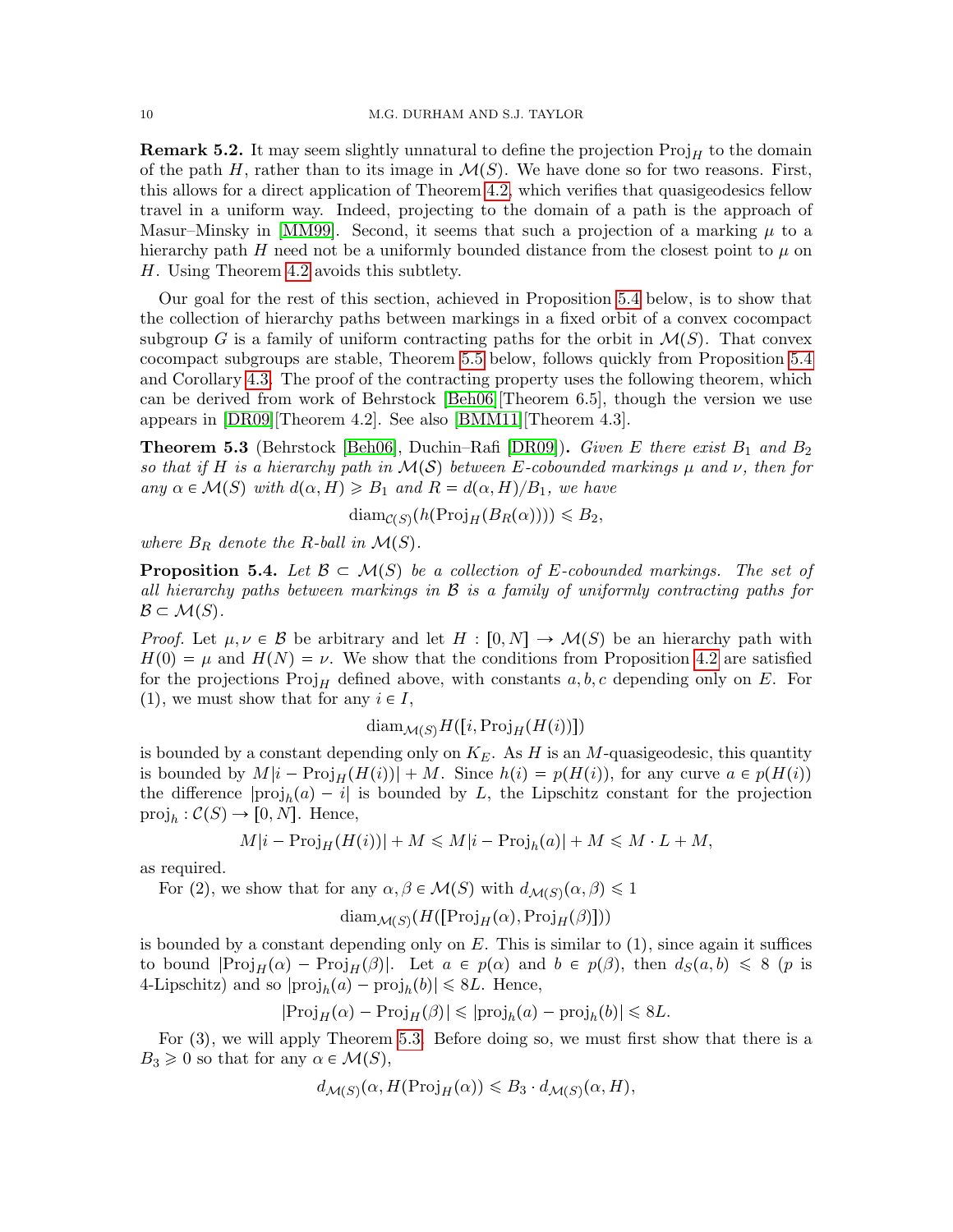whenever  $d_{\mathcal{M}(S)}(\alpha, H)$  is sufficiently large. Here, as in Theorem [5.3,](#page-9-1)  $d_{\mathcal{M}(S)}(\alpha, H)$  is the minimum distance from  $\alpha$  to any marking in the image of H.

Let  $n(\alpha)$  be a marking on H that is closest to  $\alpha$  and set  $\bar{\alpha} = H(\text{Proj}_{H}(\alpha))$ . By construction,  $d_S(\alpha, \bar{\alpha}) \leq d_S(\alpha, n(\alpha))$ . For a proper subsurface  $Y \subsetneq S$ ,

<span id="page-10-2"></span>(2) 
$$
d_Y(\alpha, \bar{\alpha}) \leq d_Y(\alpha, n(\alpha)) + d_Y(n(\alpha), \bar{\alpha}) \leq d_Y(\alpha, n(\alpha)) + E
$$

Plugging the above inequality [\(2\)](#page-10-2) into the distance formula (Theorem [2.4\)](#page-3-0) with threshold  $A \geqslant 2E$  gives

$$
d_{\mathcal{M}(S)}(\alpha,\bar{\alpha}) \leq B_3 \cdot d_{\mathcal{M}(S)}(\alpha,n(\alpha)),
$$

for some  $B_3 \geq 0$ . Note that to eliminate the additive constant in the distance formula, we have used that  $d_{\mathcal{M}(S)}(\alpha, n(\alpha)) \neq 0$ .

Now set  $a = B_1 B_3, b = \frac{1}{B_1}$  $\frac{1}{B_1 B_3}$ , and  $c = M(K_E \cdot B_2 + K_E + 1)$ , where  $B_1$  and  $B_2$  are as in Theorem [5.3](#page-9-1) and  $B_3$  was determined above. Let  $\alpha \in \mathcal{M}(S)$  with  $d_{\mathcal{M}(S)}(\alpha, H(\text{Proj}_H(\alpha))) \geq a$ and  $\beta \in \mathcal{M}(S)$  with  $d_{\mathcal{M}(S)}(\alpha, \beta) \leq b \cdot d_{\mathcal{M}(S)}(\alpha, H(\text{Proj}_H(\alpha)))$ . Then

$$
d_{\mathcal{M}(S)}(\alpha, H) \ge 1/B_3 \cdot d_{\mathcal{M}(S)}(\alpha, H(\text{Proj}_H(\alpha))) \ge a/B_3 = B_1
$$

and

$$
d_{\mathcal{M}(S)}(\alpha, \beta) \leq b \cdot d_{\mathcal{M}(S)}(\alpha, H(\text{Proj}_H(\alpha)))
$$
  

$$
\leq \frac{1}{B_1 B_3} \cdot d_{\mathcal{M}(S)}(\alpha, H(\text{Proj}_H(\alpha)))
$$
  

$$
\leq \frac{1}{B_1} \cdot d_{\mathcal{M}(S)}(\alpha, H).
$$

Hence,  $\beta \in B_R(\alpha)$  for  $R = \frac{1}{B}$  $\frac{1}{B_1}d_{\mathcal{M}(S)}(\alpha, H)$ , and so by Theorem [5.3](#page-9-1)

$$
d_{\mathcal{C}(S)}(h(\mathrm{Proj}_{H}(\alpha)), h(\mathrm{Proj}_{H}(\beta))) \leq B_2.
$$

Since h is a  $K_E$ -quasigeodesic,  $|\text{Proj}_H(\alpha) - \text{Proj}_H(\beta)| \le K_E \cdot B_2 + K_E$ , and so we conclude that

$$
\text{diam}_{\mathcal{M}(S)}(H([\text{Proj}_H(\alpha), \text{Proj}_H(\beta)]) \leq M(K_E \cdot B_2 + K_E) + M = c.
$$

This completes the proof of condition  $(3)$ , and shows that the collection of hierarchy paths between markings in B is a family of uniformly contracting paths for B in  $\mathcal{M}(S)$ .

## <span id="page-10-1"></span>**Theorem 5.5.** If  $G \leq \text{Mod}(S)$  is convex cocompact, then G is stable.

*Proof.* Since G is convex cocompact, it is undistorted in  $Mod(S)$ . Fix  $\mu \in \mathcal{M}(S)$  and recall that the orbit map  $Mod(S) \to \mathcal{M}(S)$ , given by  $q \mapsto q \cdot \mu$ , is a quasi-isometry. Hence, by Proposition [3.2,](#page-5-0) it suffices to show that  $G \to \mathcal{M}(S)$  is stable. By Lemma [5.1,](#page-7-1) the orbit  $G \cdot \mu$ is E-cobounded for some  $E \geq 0$ . Proposition [5.4](#page-9-0) then implies that the set of all hierarchy paths between vertices in the orbit G  $\mu$  is a family of uniform contracting paths for G  $\mu$ in  $\mathcal{M}(S)$ . By Corollary [4.3,](#page-7-2) this implies that  $G \to G \cdot \mu \subset \mathcal{M}(S)$  is stable. Thus G is a stable subgroup of  $Mod(S)$ .

The following corollary is now immediate.

<span id="page-10-0"></span>**Corollary 5.6.** Let  $G \leq \text{Mod}(S)$  be convex cocompact. Then G is quasiconvex in  $\text{Mod}(S)$ with respect to any (finite) generating set.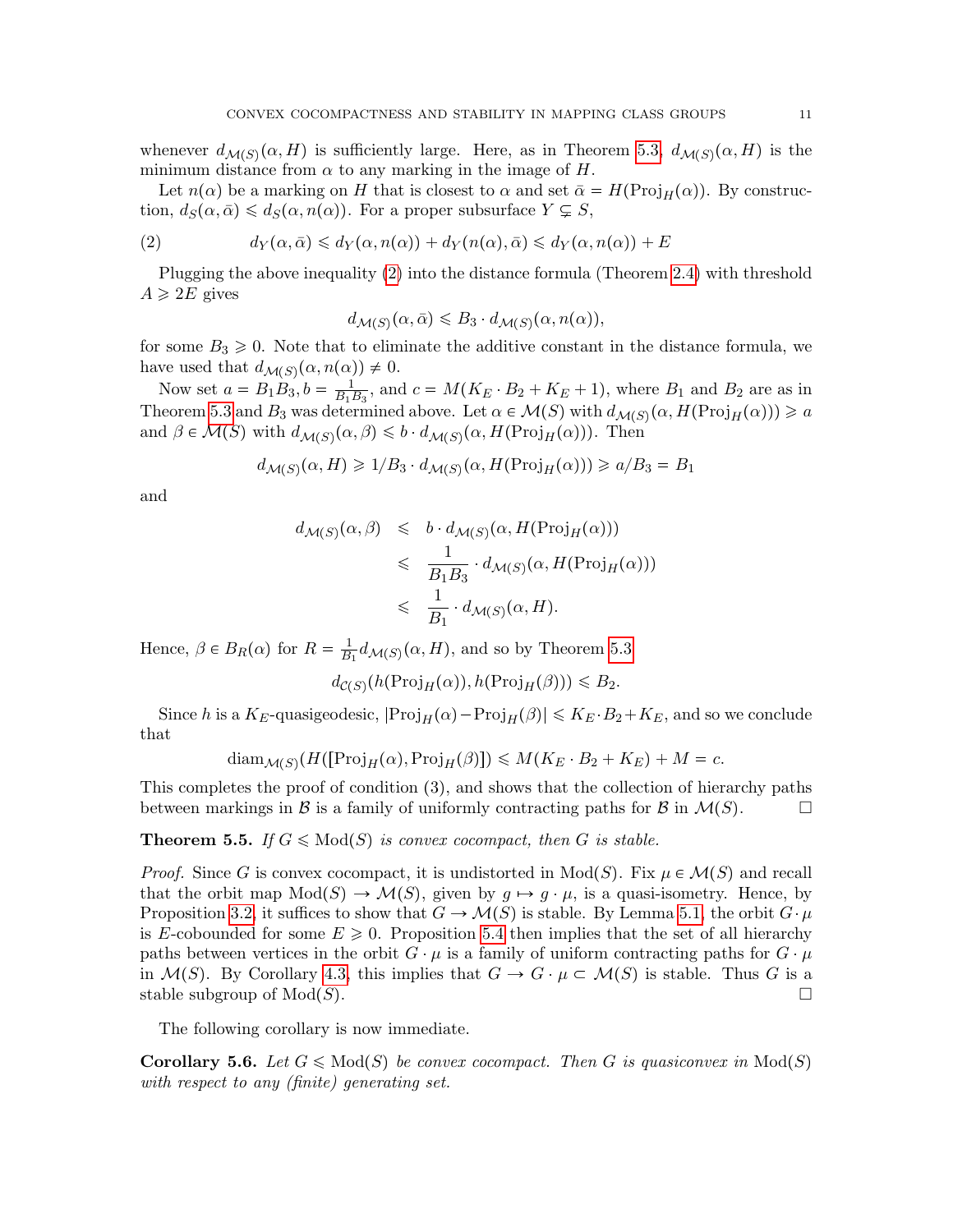#### 12 M.G. DURHAM AND S.J. TAYLOR

## 6. Stability implies convex cocompactness

The proof of the converse to Theorem [5.5](#page-10-1) is a straightforward contradiction argument using the structure of hierarchy paths and the marking complex (see Section [2.3\)](#page-2-0). Before we proceed with the proof, we recall some notions from [\[BM08\]](#page-14-9) about the product regions of  $\mathcal{M}(S)$  associated to simplices of  $\mathcal{C}(S)$ . By a simplex of  $\mathcal{C}(S)$ , we mean a collection of pairwise adjacent vertices of  $\mathcal{C}(S)$ .

Let  $\Delta \subset \mathcal{C}(S)$  be a simplex, and let  $\mathcal{Q}(\Delta) \subset \mathcal{M}(S)$  be the set of markings whose bases contain  $\Delta$ . We note that  $\mathcal{Q}(\Delta)$  is quasi-isometric to Stab<sub>Mod(S)</sub>( $\Delta$ ), the stabilizer of  $\Delta$  in Mod(S). Let  $\sigma(\Delta) \subset S$  be the components of S $\Delta$  which are not pairs of pants, including the annuli about the curves of  $\Delta$ . There is a map

$$
\mathcal{Q}(\Delta) \to \prod_{Y \in \sigma(\Delta)} \mathcal{M}(Y)
$$

where  $\mathcal{M}(Y) = \mathcal{C}(Y)$  if Y is an annulus. The map is given by restricting (or projecting) a marking  $\mu \in \mathcal{Q}(\Delta)$  to markings on the subsurfaces in  $\sigma(\Delta)$  and, for each  $\alpha \in \Delta$ , associating the transversal to  $\alpha$  in  $\mu$  to a corresponding point in  $\mathcal{C}(\alpha)$ . The following lemma, which appears as Lemma 2.1 of [\[BM08\]](#page-14-9), is essentially an application of the distance formula (Theorem [2.4\)](#page-3-0):

<span id="page-11-0"></span>Lemma 6.1 (Behrstock–Minsky). The correspondence

$$
\mathcal{Q}(\Delta) \to \prod_{Y \in \sigma(\Delta)} \mathcal{M}(Y)
$$

is a P-quasi-isometry, where  $P \geq 0$  depends only on the surface S.

We can now give the idea of the proof of Theorem [6.3.](#page-13-0) If a group  $G \leq \text{Mod}(S)$  is stable but not convex cocompact, then Lemma [5.1](#page-7-1) implies that the G-orbit of some marking  $\mu \in \mathcal{M}(S)$  does not have bounded subsurface projections. Thus, for any  $E > 0$ , we can find a marking  $\nu \in G \cdot \mu$  such that  $d_Y(\mu, \nu) > E$  for some proper subsurface  $Y \subsetneq S$ . Theorem [2.5](#page-3-1) implies that there is a hierarchy path H from  $\mu$  to  $\nu$  and a subsegment  $H_Y \subset H$  with  $H_Y \subset \mathcal{Q}(\partial Y)$  so that  $|H_Y| > E$ . If  $\alpha_Y, \beta_Y \in H_Y$  are the initial and terminal markings of  $H_Y$ , respectively, then stability of G implies that there are markings  $\mu_1, \mu_2 \in G \cdot \mu$  such that  $\mu_1$  and  $\mu_2$  are within some uniform distance of  $\alpha_Y$  and  $\beta_Y$ . Using the product structure in Lemma [6.1,](#page-11-0) we can use  $H_Y$  to build two quasigeodesics between  $\mu_1$  and  $\mu_2$  with constants depending only on S, whose Hausdorff distance is coarsely at least  $E$ . Since  $E > 0$  was chosen arbitrarily, this contradicts the stability assumption for  $G \cdot \mu$ .

In this last step, we are taking advantage of the well-known fact that quasigeodesics in product spaces need not fellow-travel, a variation of which we record in the following lemma:

<span id="page-11-1"></span>**Lemma 6.2.** Let X and Y be connected, infinite-diameter graphs and let Z be the 1-skeleton of  $X \times Y$ , endowed with the graph metric. For any vertices  $z_1 = (x_1, y_1)$  and  $z_2 = (x_2, y_2)$ of Z, there are 3-quasigeodesics  $\gamma_a, \gamma_b$  each from  $z_1$  to  $z_2$  so that

$$
d_{\text{Haus}}(\gamma_a, \gamma_b) \ge \max\{d_X(x_1, x_2), d_Y(y_1, y_2)\}.
$$

Proof. The proof is easily seen with Figure [1,](#page-12-0) but we provide the written details here. Since we are working only with graphs, all paths will be considered as sequences of adjacent vertices indexed by intervals of integers. Hence, for a path  $\gamma : [0, N] \rightarrow \mathcal{Z}$ , we have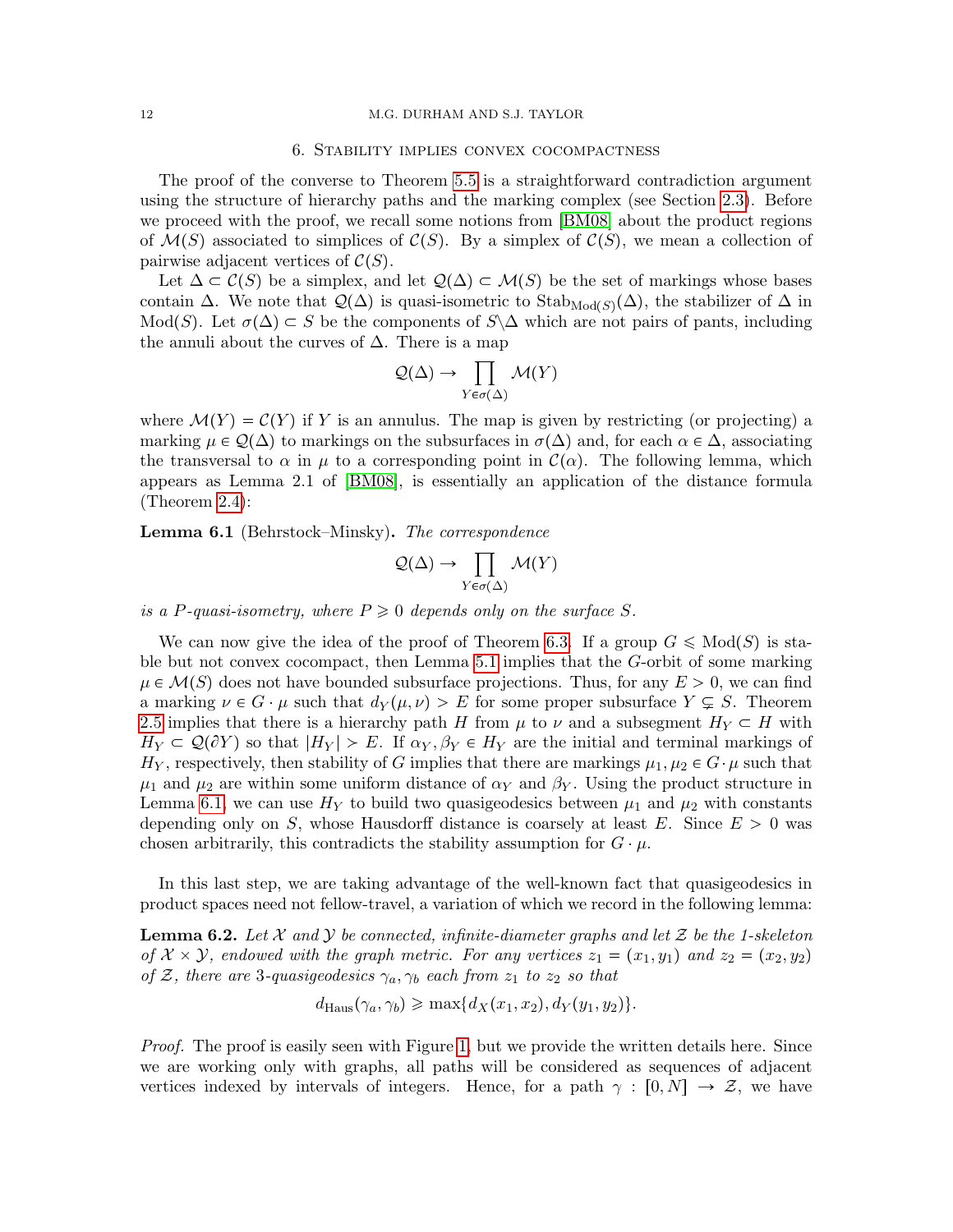

<span id="page-12-0"></span>FIGURE 1. The path  $\gamma_a = (\sigma_X, y_1) \cdot (x_2, \sigma_Y)$  is far from the path  $\gamma_b =$  $(x_1, \tau_\mathcal{Y}) \cdot (\sigma_\mathcal{X}, y_3) \cdot (x_2, \omega_\mathcal{Y}).$ 

 $\ell(\gamma|_{[i,j]}) = |j - i|$ , where the length of such a path is the number of edges it traverses. In this case, to show that  $\gamma$  is a 3-quasigeodesic, it suffice to show that for any  $i \leq j$ ,

<span id="page-12-1"></span>
$$
\ell(\gamma|_{[i,j]}) \leq 3 \cdot d_{\mathcal{Z}}(\gamma(i), \gamma(j)).
$$

Also, recall that for any two vertices  $z_1 = (x_1, y_1)$  and  $z_2 = (x_2, y_2)$  of Z, the graph metric is

(3) 
$$
d_{\mathcal{Z}}(z_1, z_2) = d_{\mathcal{X}}(x_1, x_2) + d_{\mathcal{Y}}(y_1, y_2).
$$

Now, suppose that  $d := d_{\mathcal{X}}(x_1, x_2) \geq d_{\mathcal{Y}}(y_1, y_2)$  and let  $\sigma_{\mathcal{X}}$  be a geodesic path in X that joins  $x_1$  to  $x_2$ . Similarly, let  $\sigma_{\mathcal{V}}$  be a geodesic path in Y that joins  $y_1$  to  $y_2$ . For any  $y \in \mathcal{Y}$ , we denote by  $(\sigma_X, y)$  the corresponding geodesic path in Z whose first coordinate entries are the vertices of  $\sigma_{\mathcal{X}}$  and whose second coordinate is y. With this notation, let  $\gamma_a$  be the path in  $\mathcal Z$  that is a the concatenation (read from left to right)

$$
\gamma_a = (\sigma_{\mathcal{X}}, y_1) \cdot (x_2, \sigma_{\mathcal{Y}}).
$$

It is clear that  $\gamma_a$  is an path of adjacent vertices of Z which joins  $z_1$  to  $z_2$ . Moreover,  $\gamma_a$  is a geodesic path. This follows from Equation [3](#page-12-1) and the observation that  $\gamma_a$  does not backtrack in either coordinate.

We now construct a 3-quasigeodesic  $\gamma_b$  which also joins  $z_1$  to  $z_2$  but travels far from  $\gamma_a$ . Let  $y_3$  be a vertex of Y with the property that  $d<sub>y</sub>(y_1, y_3) = d<sub>x</sub>(x_1, x_2) = d$ . Let  $\tau<sub>y</sub>$  be a geodesic path in Y between  $y_1$  and  $y_3$  and let  $\omega$ y be a geodesic path in Y between  $y_3$  and  $y_2$ . Now define  $\gamma_b$  to be the path of adjacent vertices of  $\mathcal Z$  given by

$$
\gamma_b = (x_1, \tau_{\mathcal{Y}}) \cdot (\sigma_{\mathcal{X}}, y_3) \cdot (x_2, \omega_{\mathcal{Y}}).
$$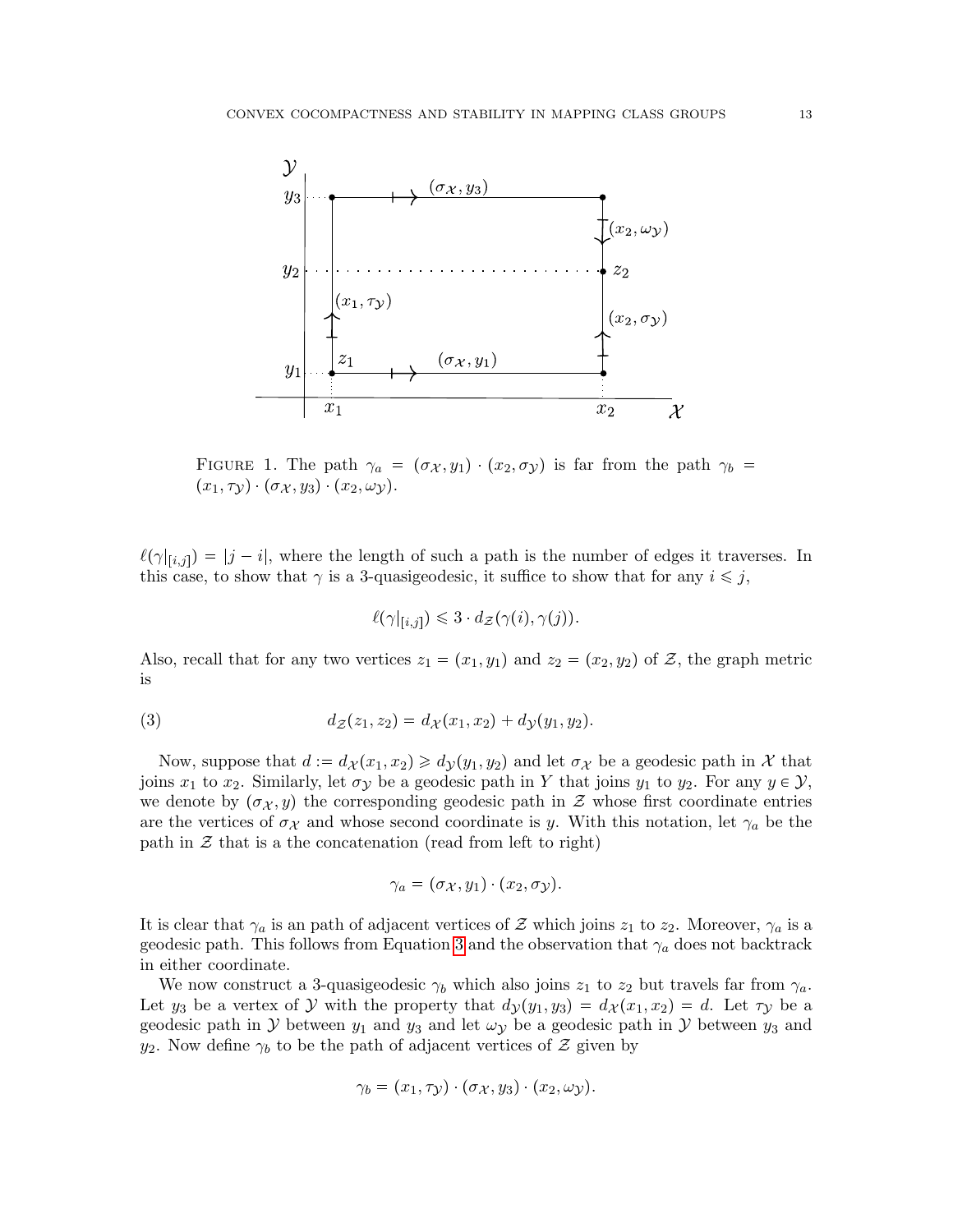As before,  $\gamma_b$  is a path from  $z_1$  to  $z_2$ . Also, since  $\gamma_b$  contains the point  $(x_1, y_3)$ , the Hausdorff distance from  $\gamma_b$  to  $\gamma_a$  is no less than the distance from  $(x_1, y_3)$  to  $\gamma_a$ . Since,

$$
d_{\mathcal{Z}}((x_1, y_3), \gamma_a) = \min\{d_{\mathcal{Z}}((x_1, y_3), (\sigma_{\mathcal{X}}, y_1)), d_{\mathcal{Z}}((x_1, y_3), (x_2, \sigma_{\mathcal{Y}}))\}
$$
  
\n
$$
\geq \min\{d_{\mathcal{Z}}((x_1, y_3), (x_1, y_1)), d_{\mathcal{Z}}((x_1, y_3), (x_2, y_3))\}
$$
  
\n
$$
= \min\{d_{\mathcal{Y}}(y_3, y_1), d_{\mathcal{X}}(x_1, x_2)\} = d,
$$

we have  $d_{\text{Haus}(\mathcal{Z})}(\gamma_a, \gamma_b) \geq d = d_{\mathcal{X}}(x_1, x_2)$ . It remains to show that  $\gamma_b$  is a 3-quasigeodesic.

As in the construction of  $\gamma_a$ , both  $(x_1, \tau_y) \cdot (\sigma_x, y_3)$  and  $(\sigma_x, y_3) \cdot (x_2, \omega_y)$  are geodesic subpaths of  $\gamma_b$ . Hence, let  $z_i \in (x_1, \tau_{\mathcal{Y}})$  and let  $z_j \in (x_2, \omega_{\mathcal{Y}})$  and note that  $d_{\mathcal{Z}}(z_i, z_j) \geq$  $d_{\mathcal{X}}(x_1, x_2)$ . Denote by  $\gamma_b[[z_i, z_j]]$  the portion of  $\gamma_b$  between  $z_i$  and  $z_j$ . We compute

$$
\ell(\gamma_b|[z_i, z_j]) = d_{\mathcal{Z}}(z_i, (x_1, y_3)) + d_{\mathcal{Z}}((x_1, y_3), (x_2, y_3)) + d_{\mathcal{Z}}((x_2, y_3), z_j) \n\leq 3 \cdot d_{\mathcal{X}}(x_1, x_2) \n\leq 3 \cdot d_{\mathcal{Z}}(z_i, z_j).
$$

By our remark in the first paragraph of this proof, we are done.  $\Box$ 

The following theorem completes the proof of Theorem [1.1.](#page-1-0)

## <span id="page-13-0"></span>**Theorem 6.3.** Suppose that  $G \leq \text{Mod}(S)$  is stable. Then G is convex cocompact.

*Proof.* Assume towards a contradiction that  $G \leq \text{Mod}(S)$  is stable but not convex cocompact. For a fixed  $\mu \in \mathcal{M}(S)$ , the orbit map  $G \to \mathcal{M}(S)$  given by  $g \mapsto g \cdot \mu$  is a K-quasi-isometric embedding for some  $K \geq 1$ . By Proposition [3.2,](#page-5-0) we have that  $G \mu$  is stable in  $\mathcal{M}(S)$ .

Let  $L = \max\{K, M\}$ , where M is the quasigeodesic constant for a hierarchy path (The-orem [2.5](#page-3-1) [\(1\)](#page-4-0)), and set  $A_1 = R(L)$ , the stability constant for L-quasigeodesics in  $\mathcal{M}(S)$ which begin and end on G  $\mu$ . Since any two markings in the orbit G  $\mu$  are joined by both hierarchy paths and K-quasigeodesics which are contained in  $G \cdot \mu$ , any hierarchy path between markings in  $G \cdot \mu$  is contained in the  $A_1$ -neighborhood of  $G \cdot \mu$  (see Remark [3.1\)](#page-5-2). Finally, set  $A_2 = R(3P^2 + 2A_1)$ , where P is as in Theorem [6.1.](#page-11-0)

Since  $G$  is undistorted but not convex cocompact, Proposition [5.1](#page-7-1) implies that for any  $E \geq 0$  there is a  $g \in G$  and a proper subsurface  $Y \subset S$  such that

$$
d_Y(\mu, g \cdot \mu) \geqslant E.
$$

For  $E \geq M_1$ , Theorem [2.5](#page-3-1) [\(3\)](#page-4-2) implies that any hierarchy path  $H : [0, N] \to \mathcal{M}(S)$  with  $H(0) = \mu$  and  $H(N) = g \cdot \mu$  contains a subpath  $H_Y$  such that  $\partial Y \subset \text{base}(\mu)$  for each  $\mu \in H_Y$ , i.e.  $H_Y \subset \mathcal{Q}(\partial Y)$ . If we denote the initial marking and terminal markings of  $H_Y$ by  $\alpha_Y$  and  $\beta_Y$ , respectively, then

(4) 
$$
d_{\mathcal{M}(Y)}(\alpha_Y, \beta_Y) \geq \frac{1}{4} d_Y(\alpha_Y, \beta_Y) \geq \frac{1}{4} (E - 2M_2)
$$

with the last inequality in [\(4\)](#page-13-1) following from Theorem [2.5](#page-3-1) [\(3\)](#page-4-2). Set  $E' = \frac{1}{4}$  $\frac{1}{4}(E-2M_2).$ 

By Lemma [6.1,](#page-11-0)  $\mathcal{Q}(\partial Y)$  is P-quasi-isometric to  $\prod_{X\subset\sigma(\partial Y)}\mathcal{M}(X)$ . To apply Lemma [6.2,](#page-11-1) set  $\mathcal{Y} = \mathcal{M}(Y)$  and  $\mathcal{X} = \prod_{X \subset \sigma(\partial Y) \setminus \{Y\}} \mathcal{M}(X)$ . Then

<span id="page-13-1"></span>
$$
\mathcal{Z} = \mathcal{X} \times \mathcal{Y} = \prod_{X \subset \sigma(\partial Y)} \mathcal{M}(X).
$$

Since  $\alpha_Y, \beta_Y \in \mathcal{Q}(\partial Y)$ , we may use the correspondence of Lemma [6.1](#page-11-0) to view  $\alpha_Y$  and  $\beta_Y$  in the product space Z. Equation [\(4\)](#page-13-1) implies that  $d_{\mathcal{Y}}(\alpha_Y, \beta_Y) \geq E'$ , where  $d_{\mathcal{Y}}(\alpha_Y, \beta_Y)$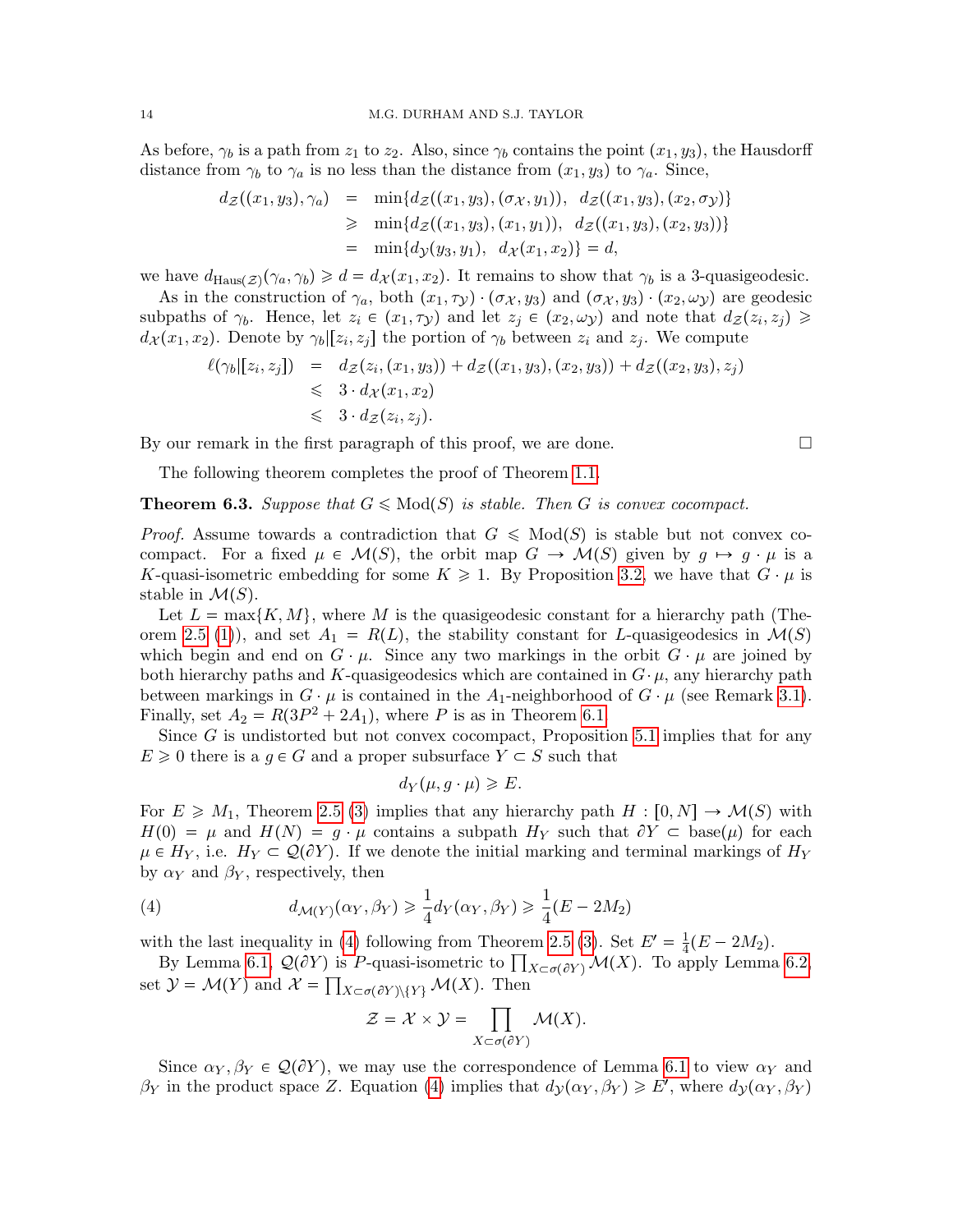is just the distance between  $\alpha_Y$  and  $\beta_Y$  in  $\mathcal{M}(Y)$ . Lemma [6.2](#page-11-1) implies that there exists 3quasigeodesics  $\gamma^1$  and  $\gamma^2$  in  $\mathcal Z$  that join the markings  $\alpha_Y$  and  $\beta_Y$  in  $\mathcal Z$  and whose Hausdorff distance in  $\mathcal Z$  is greater than or equal to  $E'$ .

Using the P-quasi-isometry in Theorem [6.1,](#page-11-0) we may view  $\gamma^1$  and  $\gamma^2$  as  $3P^2$ -quasigeodesics in  $\mathcal{M}(S)$  that join the markings  $\alpha_Y$  and  $\beta_Y$ . Measuring Hausdorff distance in  $\mathcal{M}(S)$ , we have

(5) 
$$
d_{\text{Haus}(\mathcal{M}(S))}(\gamma^1, \gamma^2) \geqslant \frac{E'-P}{P}.
$$

<span id="page-14-10"></span>Since the original hierarchy path H joins markings in  $G \cdot \mu$ , it is contained in an  $A_1$ neighborhood of the orbit  $G \cdot \mu$ . Hence, there are markings  $\mu_1, \mu_2 \in G \cdot \mu$  so that

(6) 
$$
d_{\mathcal{M}(S)}(\alpha_Y, \mu_1) \leq A_1 \quad \text{and} \quad d_{\mathcal{M}(S)}(\beta_Y, \mu_2) \leq A_1,
$$

where  $A_1$  depends only on  $S$ , as above. By appending initial and terminal geodesic segments of length no more than  $A_1$  to  $\gamma^1$  and  $\gamma^2$ , we may consider these paths as  $(3P^2 + 2A_1)$ quasigeodesics in  $\mathcal{M}(S)$  that join the orbit points  $\mu_1, \mu_2 \in G \cdot \mu$ . By our choice of  $A_2 =$  $R(3P^2 + 2A_1)$ , the stability constant for  $(3P^2 + 2A_1)$ , any two  $(3P^2 + 2A_1)$ -quasigeodesics between markings in  $G \cdot \mu$  have Hausdorff distance no greater than  $A_2$ .

Since  $E \ge 0$  was arbitrary, we may choose  $E > 4(PA_2 + P) + 2M_2$  so that

$$
E' = \frac{1}{4}(E - 2M_2) > PA_2 + P.
$$

Then by Equation [5](#page-14-10)

$$
d_{\text{Haus}(\mathcal{M}(S))}(\gamma^1, \gamma^2) \geqslant \frac{E'-P}{P} > A_2.
$$

This contradicts the assertion that the  $(3P^2 + 2A_1)$ -quasigeodesics  $\gamma^1$  and  $\gamma^2$  between  $\mu_1, \mu_2 \in G \cdot \mu$  must be A<sub>2</sub>-Hausdorff close. We conclude that stable subgroups of Mod(S) are convex cocompact, as required.

### **REFERENCES**

- <span id="page-14-0"></span>[Beh06] Jason Behrstock, Asymptotic geometry of the mapping class group and Teichmüller space, Geom. Topol. 10 (2006), 1523–1578.
- <span id="page-14-5"></span>[BH09] M.R. Bridson and A. Haefliger, Metric spaces of non-positive curvature, vol. 319, Springer, 2009.
- <span id="page-14-9"></span>[BM08] Jason A Behrstock and Yair N Minsky, Dimension and rank for mapping class groups, Annals of Mathematics **167** (2008), 1055-1077.
- <span id="page-14-7"></span>[BMM11] Jeffrey Brock, Howard Masur, and Yair Minsky, Asymptotics of weil–petersson geodesics ii: bounded geometry and unbounded entropy, Geometric and Functional Analysis 21 (2011), no. 4, 820–850.
- <span id="page-14-4"></span>[DKL12] S. Dowdall, R.P. Kent, IV, and C.J. Leininger, Pseudo-Anosov subgroups of fibered 3-manifold groups, arXiv preprint arXiv:1208.2495 (2012).
- <span id="page-14-3"></span>[DMS10] Cornelia Drutu, Shahar Mozes, and Mark Sapir, Divergence in lattices in semisimple Lie groups and graphs of groups, Transactions of the American Mathematical Society 362 (2010), no. 5, 2451–2505.
- <span id="page-14-8"></span>[DR09] Moon Duchin and Kasra Rafi, Divergence of geodesics in Teichmüller space and the mapping class group, Geometric and Functional Analysis 19 (2009), no. 3, 722–742.
- <span id="page-14-2"></span>[Far06] Benson Farb, Some problems on mapping class groups and moduli space, Proceedings of symposia in pure mathematics, vol. 74, Providence, RI; American Mathematical Society; 1998, 2006, p. 11.
- <span id="page-14-1"></span>[FM02] Benson Farb and Lee Mosher, Convex cocompact subgroups of mapping class groups, Geom. Topol. 6 (2002), 91–152 (electronic).
- <span id="page-14-6"></span>[FM12] Benson Farb and Dan Margalit, A primer on mapping class groups, Princeton Mathematical Series, vol. 49, Princeton University Press, Princeton, NJ, 2012.